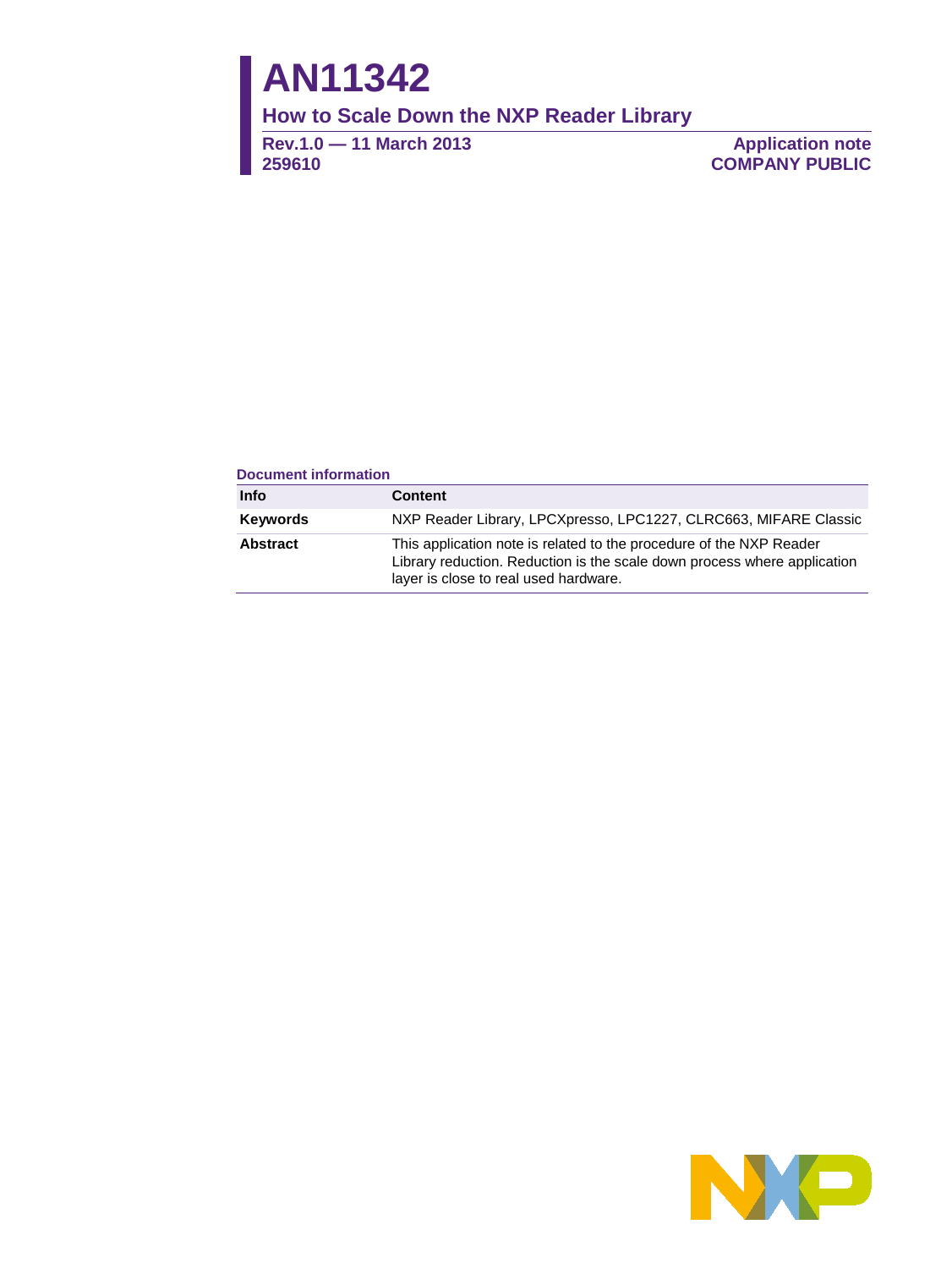#### **Revision history**

| <b>Rev</b>            | <b>Date</b> | <b>Description</b> |
|-----------------------|-------------|--------------------|
| 1 <sub>c</sub><br>، ۱ | 20130311    | First<br>release   |

# **Contact information**

For more information, please visit: [http://www.nxp.com](http://www.nxp.com/)

For sales office addresses, please send an email to: [salesaddresses@nxp.com](mailto:salesaddresses@nxp.com)

AN11342 All information provided in this document is subject to legal disclaimers. © NXP B.V. 2013. All rights reserved.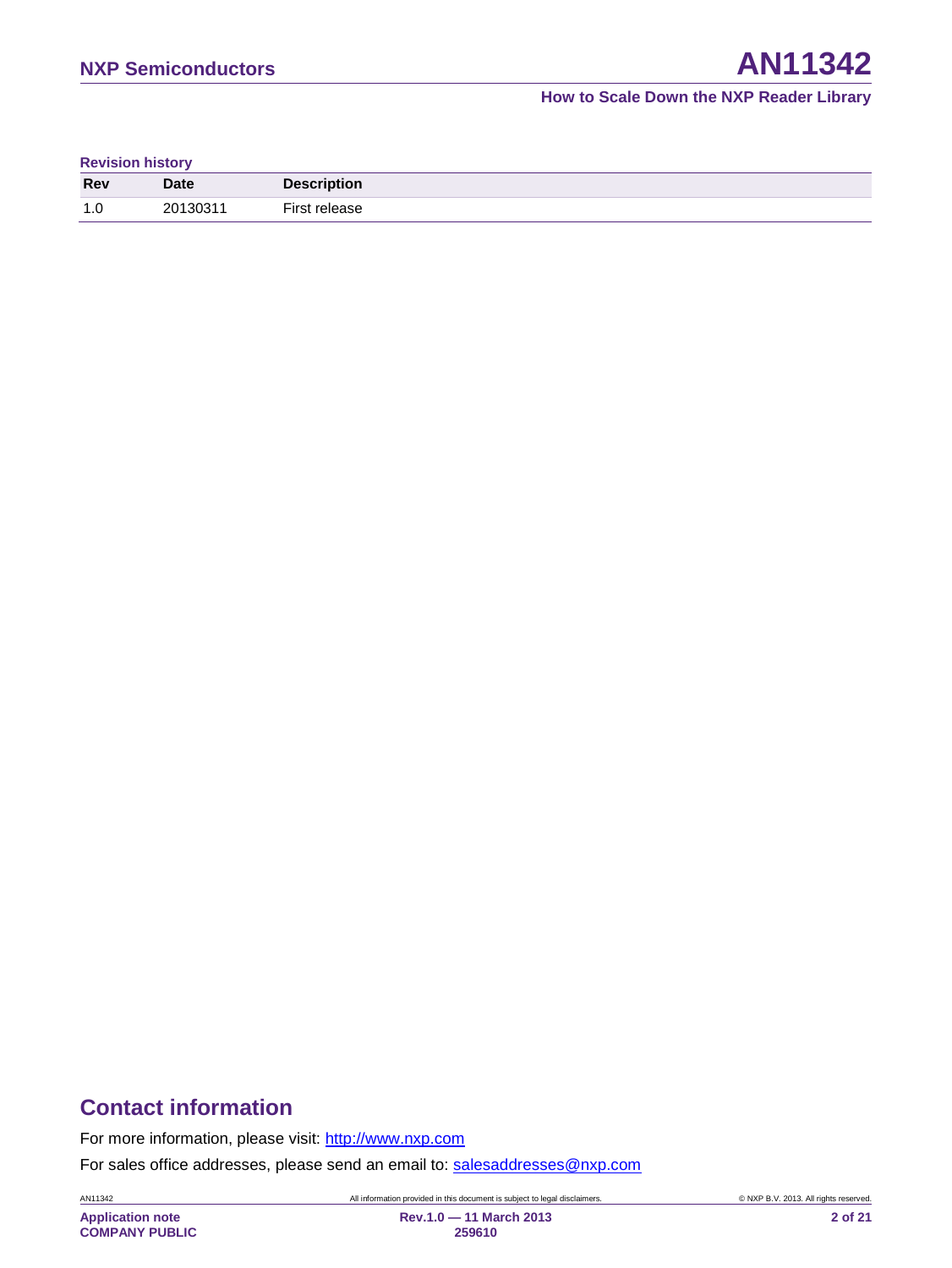# <span id="page-2-1"></span>**1. NXP Reader Library scale down procedure**

## <span id="page-2-2"></span>**1.1 Introduction**

This document describes the procedure of reducing the size of the NXP Reader Library source code.

It consists of 3 parts that describe how to reduce the code of application and the NXP Reader Library.

*The first part* is about typical user application setup.

*The second part* focuses on the replacement of calling functions with reference to input parameters and the input data structures of the replaced functions. It also tells you how to reach the minimum modules activation in order to reduce the final software package amount.

*The third part* is an extended library reduction. It deals with source code reduction. This means removing unused parts of the called functions to only keep the necessary required functionality. The part also contains descriptions on how to remove library cross references.

All in all the **reduction** could save up to **33% of the FLASH** memory occupied by the library.

# <span id="page-2-0"></span>**2. Application setup**

## <span id="page-2-3"></span>**2.1 Components**

The procedure of scaling down focuses on MIFARE Classic card operations and the reader IC CLRC663. The procedure is as follows:

| Software setup:          |                                          |
|--------------------------|------------------------------------------|
| LPCXpresso v4.2.2_275    | Installed development environment [2]    |
| RC663-LPC1227-Classic    | Project example [3]                      |
|                          |                                          |
| Hardware setup:          |                                          |
| LPC1227 LPCXpresso Board | microcontroller development kit [4], [5] |
| CLEV663B blueboard       | contactless card reader board [6]        |

<span id="page-2-4"></span>The general URL to the product is to be found here [1]

## **2.2 Required project setup for the code reduction**

The common software example RC663-LPC1227-Classic [3] is based on the microcontroller LPC1227 and reader IC CLRC663. It supports management (authentication, read, write operations, etc. …) of MIFARE Classic card compliant with ISO/IEC 14443 Type A and detection of a wide range of the other MIFARE cards (MIFARE Ultralight, MIFARE Plus, DESFire EV1, ICODE).The communication interface between the reader IC and the microcontroller can either be set to SPI or  $I^2C$  protocol.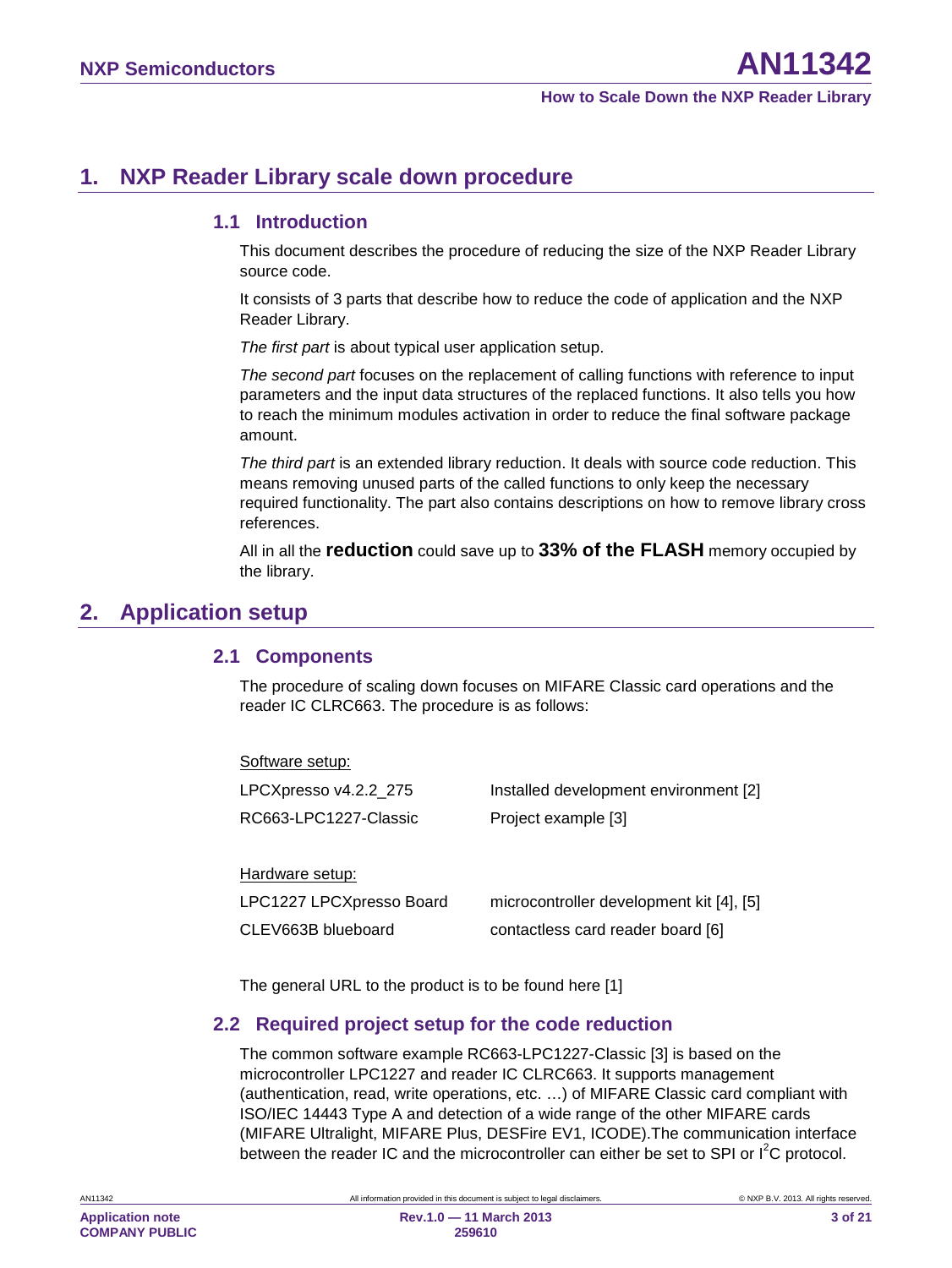The reduced example in this document only uses the SPI communication interface. It supports Low Power Card Detection (LPCD). The card management is reduced to only the MIFARE Classic, compliant with ISO/IEC 14443 Type A standard.

## <span id="page-3-0"></span>**2.3 Project build setup**

The build setup and functionality is set in the *…/types/ph\_NxpBuild.h* file. In this file one can define which modules to include into the build or exclude from the build.

| <b>BAL components</b> have to be defined by:                                    |
|---------------------------------------------------------------------------------|
| /* Stub BAL definition */<br>#define NXPBUILD PHBAL REG STUB                    |
| HAL components have to be defined by:                                           |
| $/*$ Rc663 HAL definition $*/$<br>#define NXPBUILD PHHAL HW RC663               |
| PAL ISO 14443-3A components have to be defined by:                              |
| #define NXPBUILD__PHPAL_I14443P3A_SW /* Software PAL ISO 14443-3A definition */ |
| <b>PAL MIFARE components</b> have to be defined by:                             |
| /**< Software PAL MIFARE */<br>#define NXPBUILD PHPAL MIFARE SW                 |
| AL MIFARE Classic components have to be defined by:                             |
| /**< Software MIFARE Classic */<br>#define NXPBUILD_PHAL_MFC_SW                 |
| <b>KeyStore components</b> have to be defined by:                               |
| #define NXPBUILD PH KEYSTORE RC663<br>$/**<$ RC663 KeyStore */                  |

<span id="page-3-1"></span>This project setup corresponds to the overview by chapter [2.](#page-2-0)

## **2.4 General principle of the reduction**

In general, when calling hardware dependent functions, the target function is not called directly, but a stub function is called instead. That stub function decides about what hardware dependent function needs to be call.

The principle of the reduction is to use functions directly for the reader IC CLRC663, without the need of the overhead from the stub functions. Because we focus on the MIFARE Classic card we are using only the ISO/IEC 14443 Type A module.

That means the generic interface functions have to be replaced by specific interface function. The whole overview is shown in the [Fig 1.](#page-4-0) The software modules of the NXP Reader Library that are used for the application [3] are highlighted. Any other software modules are not necessary. The hardware platform (LPC1227, CLRC663) is connected through BAL and the direction to the application layer is marked by arrows.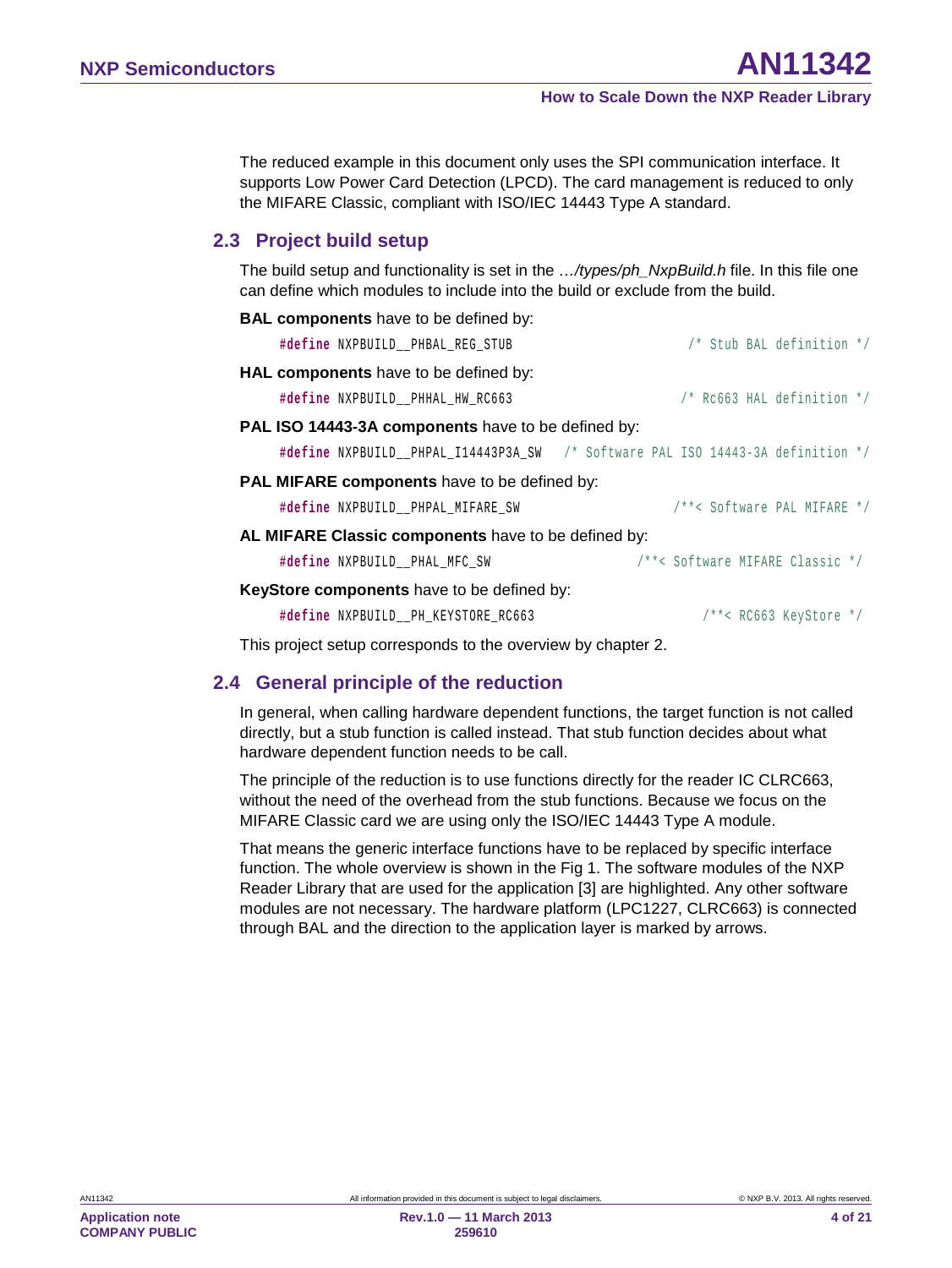|                                        |                                       |                                                    |                                                 |                        | AL (Application Layer) - Commandsets                        |                        |                                    |                                           |                             |
|----------------------------------------|---------------------------------------|----------------------------------------------------|-------------------------------------------------|------------------------|-------------------------------------------------------------|------------------------|------------------------------------|-------------------------------------------|-----------------------------|
| <b>MIFARE</b><br>Classic               | <b>MIFARE</b><br>Ultralight, EV1      | Part of<br><b>MIFARE</b><br><b>DESFire</b><br>Cmds | <b>ISO/IEC15693</b>                             | <b>ICODE SLI</b>       | <b>ICODE ILT</b>                                            |                        |                                    |                                           |                             |
| Sw                                     | SW                                    | Sw                                                 | <b>PERKIN</b><br>Sw:                            | 21222<br>Sw            | $Sw$ :                                                      |                        |                                    |                                           |                             |
|                                        |                                       |                                                    |                                                 |                        | PAL (Protocol Abstraction Layer) - Activation, and Exchange |                        |                                    |                                           |                             |
| <b>ISO/IEC 14443</b><br>Rd710<br>Rd70x | <b>ISO/IEC 14443</b><br>3B            | <b>ISO/IEC 14443</b><br>4A<br>Rd710 :              | <b>ISO/IEC 14443</b><br>$\overline{a}$<br>Rd710 | <b>MIFARE</b><br>Rd710 | ISO/IEC 15693<br><b>ISO/IEC 18000</b><br>3 <sub>m1</sub>    | <b>ICODE EPC/UID</b>   | Felica compliant<br>Protocol       | <b>ISO/IEC 18092</b><br>passive initiator | <b>SO/IEC 18000</b><br>p3m3 |
| <b>Sw</b>                              | $S_{W}$<br>ĸ                          | Sw                                                 | $-222222$<br>$S_W$                              | <b>Sw</b><br>Stub      | Sw                                                          | $\frac{1}{2}$<br>$S_N$ | $\frac{1}{2}$ $\frac{1}{2}$<br>Sw- | $\frac{1}{2}$<br>Sw                       | $\frac{1}{2}$               |
|                                        |                                       |                                                    |                                                 |                        | HAL (Hardware Abstraction Layer) - Readers                  |                        |                                    |                                           |                             |
|                                        |                                       |                                                    | Generic                                         |                        |                                                             |                        |                                    |                                           |                             |
| Callback                               | <b>RC663</b>                          | <b>RC523</b>                                       | Rc632                                           | Rd710                  | Rd70x                                                       | <b>RdCardSim</b>       |                                    |                                           |                             |
|                                        |                                       |                                                    |                                                 |                        | <b>BAL (Bus Abstraction Layer) - Interfaces</b>             |                        |                                    |                                           |                             |
|                                        |                                       | Generic                                            |                                                 |                        |                                                             |                        |                                    |                                           |                             |
| <b>Stub</b>                            | Serial<br>Win                         | <b>PC/SC</b><br>Win                                | Rd70x USB<br>Win                                | Pipe Lin               |                                                             |                        |                                    |                                           |                             |
|                                        |                                       |                                                    |                                                 |                        |                                                             |                        |                                    |                                           |                             |
|                                        |                                       |                                                    |                                                 |                        | Common (Layer independent)                                  |                        |                                    |                                           |                             |
|                                        |                                       |                                                    |                                                 |                        |                                                             |                        |                                    |                                           |                             |
| <b>Key Store</b><br>RC632              | <b>ISO/</b><br>IEC14443-4<br>CID Man. | Tools<br>(CRC, Parity)                             | Log                                             |                        |                                                             |                        |                                    |                                           |                             |
| Rd710<br>RCE63                         |                                       |                                                    |                                                 |                        |                                                             |                        |                                    |                                           |                             |

## <span id="page-4-1"></span><span id="page-4-0"></span>**2.5 Interrupt handlers**

Remove all the unnecessary interrupt handlers, which are not directly used by the user application. The compiler doesn't require interrupt handler definition at all.

#### *For example:*

Usually 3 types (SPI, I²C and UART) of communication interfaces between microcontroller and reader IC are defined. It is only possible to select one single communication interface at a time at reader IC (usually SPI). The second interrupt handler has to be removed. The same rule can be applied to the other interrupt handlers.

## <span id="page-4-2"></span>**2.6 Printout**

For the final release version of the software it is necessary to remove all printouts. This can be executed as follows:

#### *For example:*

```
#if DEBUG
#include <stdio.h>
#endif //DEBUG
….<br>……
#if DEBUG
         printf("start\n");
```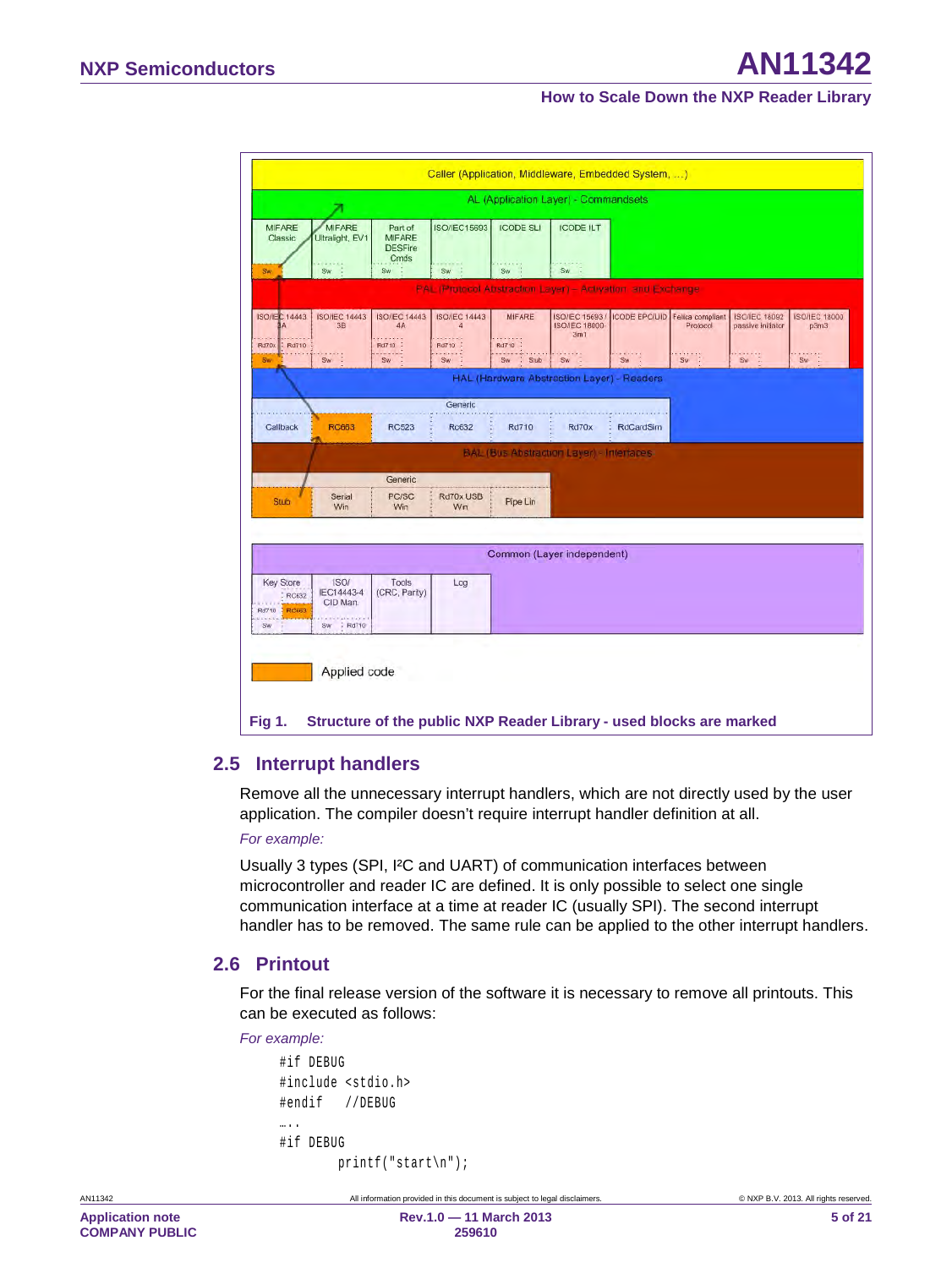#endif //DEBUG

The second possibility is to use the printout by built in functions or functions from the driver which have integrated conditional compilation.

## <span id="page-5-0"></span>**2.7 Logging**

The logging functionality is defined in the *…/types/ph\_NxpBuild.h* file. However it may not be defined when working in an embedded environment. This can also consume some substantial flash size.

The usage of the LOG module requires a large RAM.

Main usage of the LOG module is intended for embedded systems based on operating system or other embedded operating system platforms directly.

**LOG components** have to be undefined as follow:

//#define NXPBUILD\_\_PH\_LOG

# <span id="page-5-1"></span>**3. Library setup**

## <span id="page-5-2"></span>**3.1 Generic interface reduction**

The NXP Reader Library has a generic interface and specific interfaces for better readability and better usability. For reducing the overhead of the generic interface, the following procedure needs to be followed.

#### *For example:*

In the phalMfc component, *phalMfc.h* defines the generic interface and the relevant parameter data structures. If only software implementation is desired, then the file *phalMfc.h* should not have the generic function prototypes (for example *phalMfc\_Read()*). It should only have the required parameter data structure definition for SW (*phalMfc\_Sw\_DataParams\_t*) and the other required *#defines*.

The above is only an example for an AL component. The same procedures need to be carried out for PAL, HAL and BALs to scale down the reader library and include the necessary code for the target application.

In the NXP Reader Library, if generic interfaces are removed for scaling down purposes, calls to generic interfaces should be replaced by the relevant specific interface call.

#### *For example:*

<span id="page-5-3"></span>Function *phhalHw\_SetConfig()* should be replaced by *phhalHw\_Rc663\_SetConfig()*.

## **3.2 HAL Generic interface reduction - CLRC663 setup**

Replace all the functions of the general HAL layer by functions of the applied HAL module.

The functions in the file *phhalHw.c* should be replaced by the functions from the following modules in the RC663 directory:

phhalHw\_Rc663.c

phhalHw\_Rc663\_Int.c

- phhalHw\_Rc663\_Cmd.c
- phhalHw\_Rc663\_Wait.c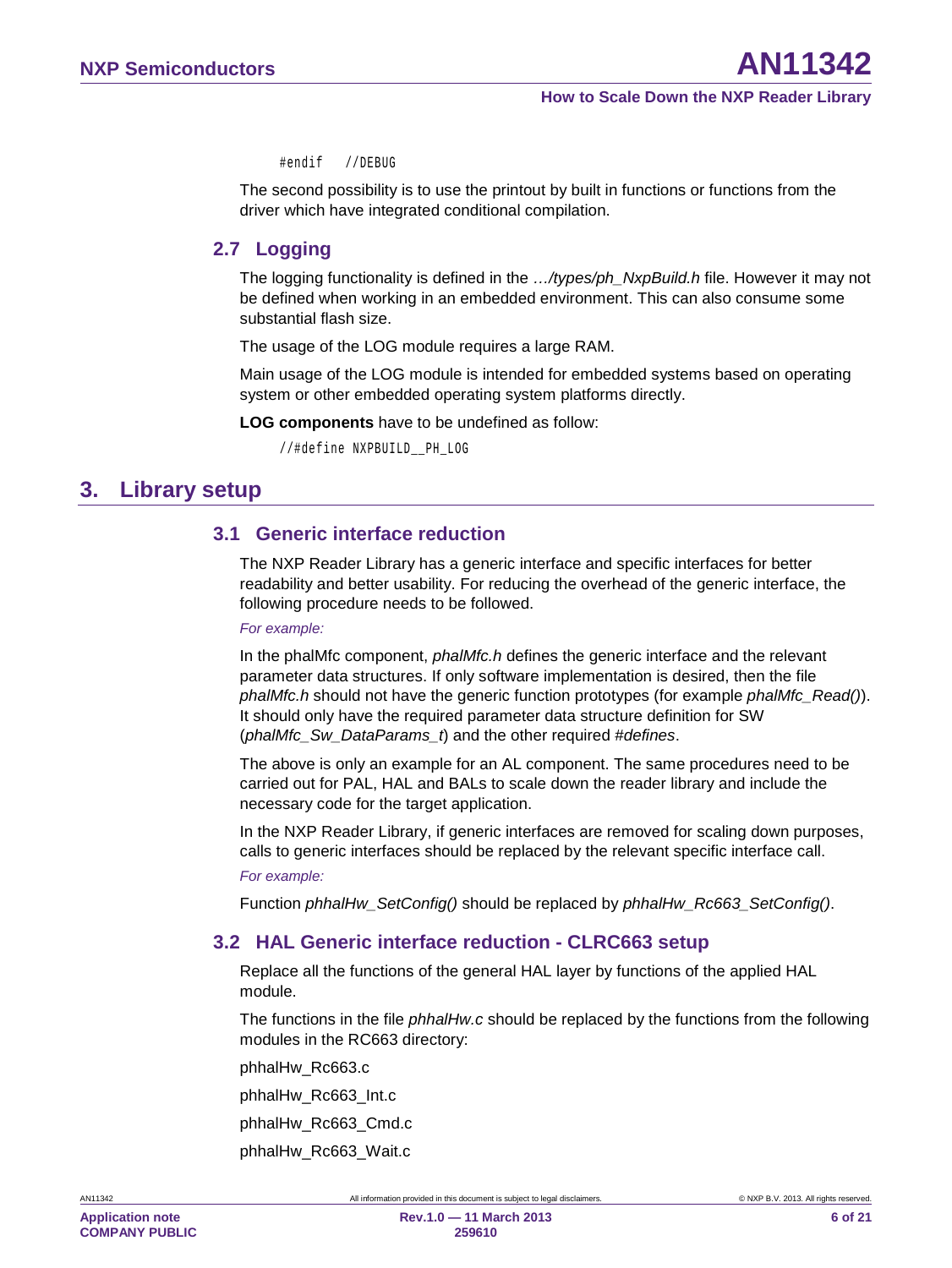#### *For example:*

These 4 general functions are called very often from the library:

```
phhalHw_SetConfig()
phhalHw_GetConfig()
phhalHw_WriteRegister() 
phhalHw_ReadRegister()
```
The functions can be replaced by the following prototypes:

```
phhalHw_Rc663_SetConfig()
phhalHw_Rc663_GetConfig()
phhalHw_Rc663_WriteRegister() 
phhalHw_Rc663_ReadRegister()
```
## <span id="page-6-1"></span>**3.3 BAL Generic interface reduction - CLRC663 setup**

Replace all the functions of the general BAL layer by functions of the applied STUB module.

The functions in the source file *phbalReg.c* should be replaced by the function of the following modules in the STUB directory:

*phbalReg\_Stub.c*

*For example:*

<span id="page-6-2"></span>Function *phbalReg\_SetPort()* should be replaced by *phbalReg\_Stub\_SetPort().*

## **3.4 PAL Generic interface reduction - CLRC663 setup**

Replace all the functions of the general PAL layer by functions of the applied SW module.

Generally, MIFARE Classic card operations could use the following modules"

*phpalI14443p3a.c*

*phpalI14443p3b.c*

*phpalI14443p4.c*

*phpalI14443p4a.c*

*phpalMifare.c*

Functions in these modules should be replaced by functions of modules in/from the SW directory for each integrated protocol.

#### *For example:*

Function *phpalI14443p3a\_RequestA()* should be replaced by function *phpalI14443p3a\_Sw\_RequestA()*.

### <span id="page-6-0"></span>**3.5 AL Generic interface reduction - CLRC663 setup**

Replace all the functions of the general AL layer by functions of the applied SW module.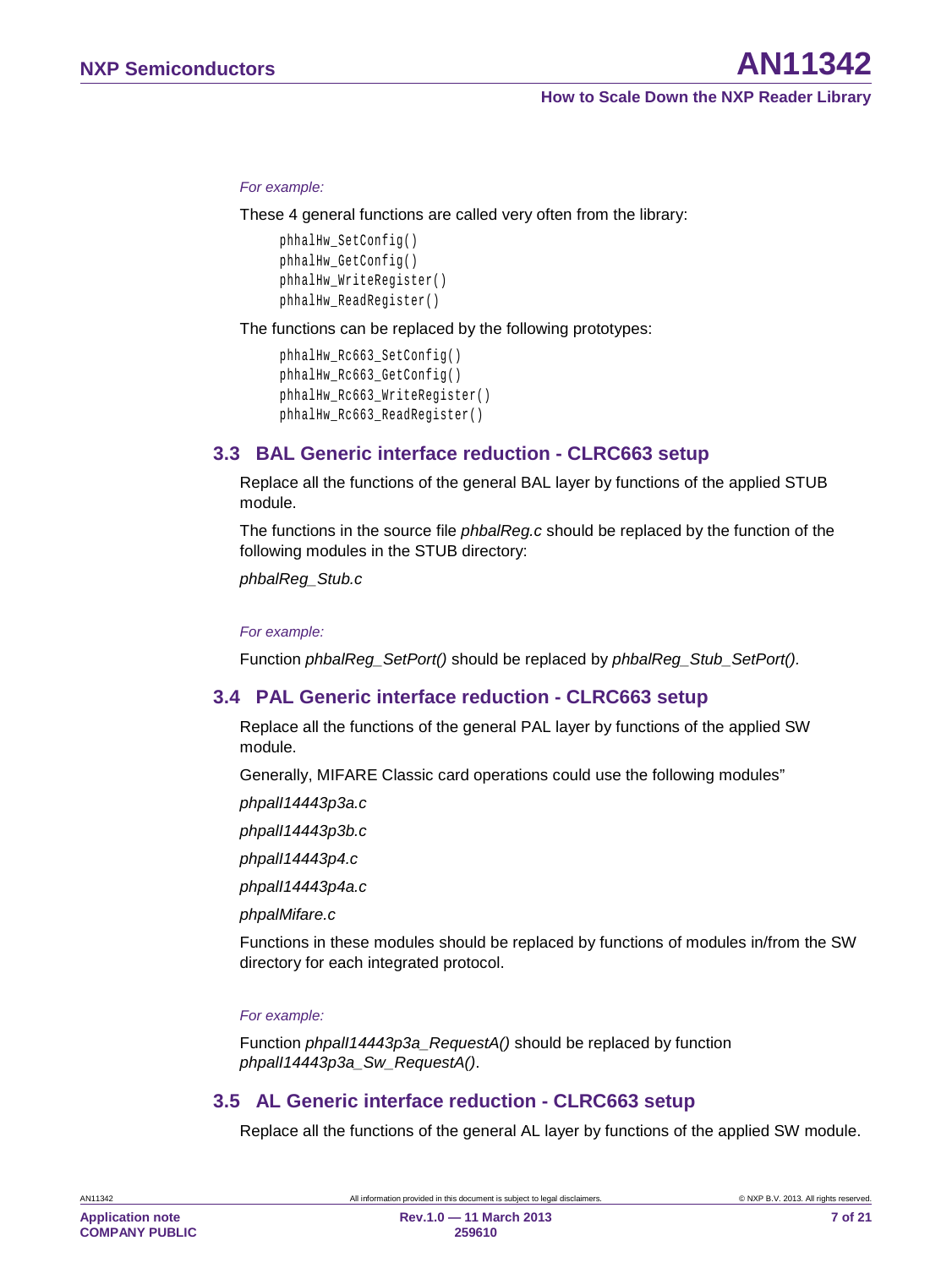The functions in the file *phalMfc.c* should be replaced by functions from the following modules in/from the SW directory

phalMfc\_Sw.c

#### *For example:*

Function *phalMfc\_Authenticate()* should be replaced by *phalMfc\_Sw\_Authenticate()*.

#### *NOTE:*

Module *phalMfc.c* is special. Functions from this module are called by the AL and call functions from the PAL and these functions in turn call functions from the HAL. These cross connections could be removed and called functions from the PAL could be replaced by HAL functions directly. However, this is an extended reduction and is described in chapter [4.](#page-9-0)

#### <span id="page-7-0"></span>**3.6 Removing macros**

In the library each function returns a result operation value. For this operation in most cases the macro *PH\_CHECK\_SUCCESS\_FCT(status,fct)* is used (file …/types/*ph\_Status*). Each macro PH\_CHECK\_SUCCESS\_FCT also includes one decision condition that adds another 4 bytes to the code size. For example if the macro is used for 100 calling functions, the final code size could increase up to additional 400 byte.

Replace macro usage by parametric return value based on the following example:

#### *For example:*

Before macro removing:

```
phStatus t status;
……
/* Reset the Rf field */
PH_CHECK_SUCCESS_FCT(status, phhalHw_FieldReset(pHal));
```
After macro removing:

```
phStatus_t status; 
……
/* Reset the Rf field */
status = phhalHw FieldReset(pHal);
```
#### After final correction:

```
phStatus_t status; 
……
/* Reset the Rf field */
status = phhalHw Rc663 FieldReset(pHal);
```
## <span id="page-7-1"></span>**3.7 Final compilation and FLASH memory saving**

The build setup of the project example [\(2.3\)](#page-3-0) is set in the file *…/intfs/phhalHw.h*.

The conditions have to be defined as follows: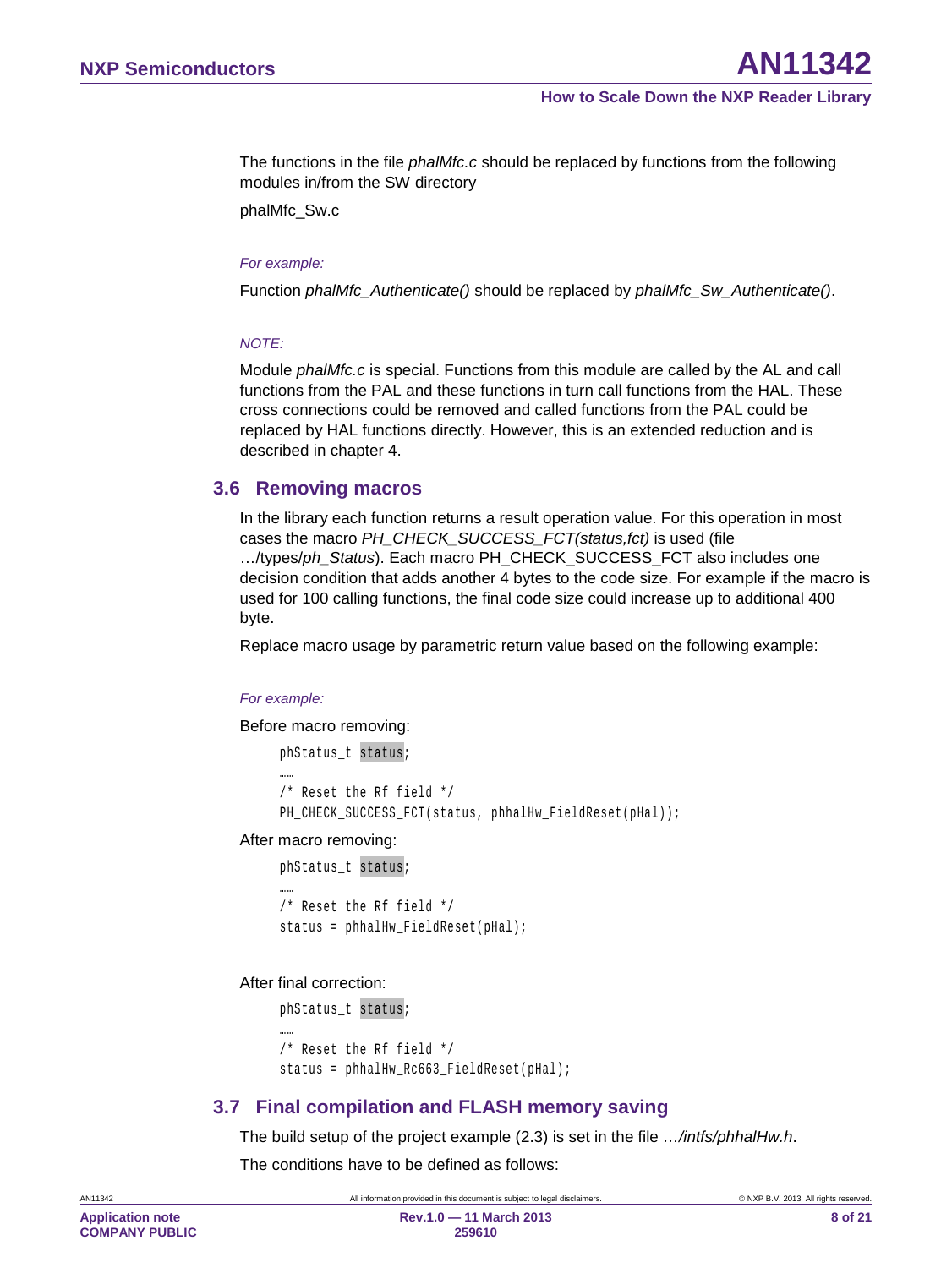```
#define SCALE_DOWN_RC663
#ifdef SCALE_DOWN_RC663
//#define SCALE_DOWN_RC663_EXTENDED
#endif
```
Another necessary correction in the changed modules is to add the *phhalHw.h* header file. (NOTE: this correction is already done for this example.)

## **Reduction of the code by the use of the changed library setup is 13.67%**

The code size has been reduced from 0x4492 (17554 bytes) to 0x3b3e (15166 bytes).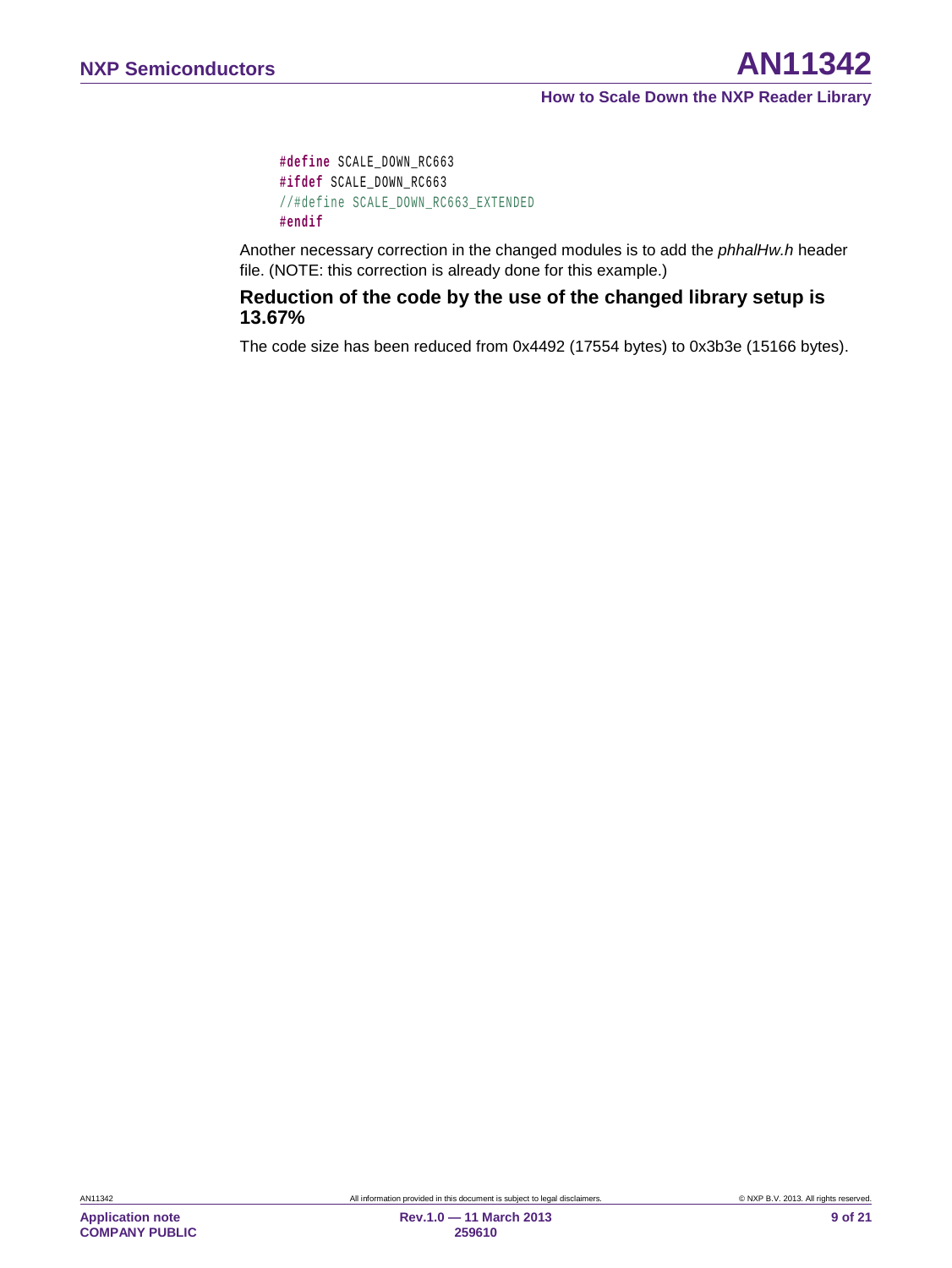# <span id="page-9-0"></span>**4. Extended library reduction**

## <span id="page-9-1"></span>**4.1 Introduction**

The extended library reduction is based on removing code that is not directly used for the application. The build setup is set in the file …/*intfs/phhalHw.h*.

The conditions have to be defined as follows:

```
#define SCALE_DOWN_RC663
#ifdef SCALE_DOWN_RC663
#define SCALE_DOWN_RC663_EXTENDED
#endif
```
## <span id="page-9-2"></span>**4.2 Controlled IC reader communication interface**

There are 2 functions from the HAL, which directly communicate with the IC reader via microcontroller. They are:

```
phhalHw_Rc663_ReadRegister()
```

```
phhalHw_Rc663_WriteRegister()
```
A conditional section has been implemented which chooses the communication interface. This section is necessary to reduce the code to one specific interface (file *phhalHw\_Rc663.c*). The chosen interface in this example is SPI.

#### *For example:*

If the SPI protocol is generally used, the code reduction could look like the following:

```
#ifndef SCALE_DOWN_RC663_EXTENDED
    /* RS232 protocol */
    if (pDataParams->bBalConnectionType == PHHAL_HW_BAL_CONNECTION_RS232)
\sim 1
         /* set RD/NWR bit to indicate read operation */
        bTxBuffer[0] = bAddress | 0x80U;
        wTxLength = 1;
        bNumExpBytes = 1;
\vert /* SPI protocol */
    else if (pDataParams->bBalConnectionType == PHHAL_HW_BAL_CONNECTION_SPI)
\sim 1
         /* set RD/NWR bit to indicate read operation */
        bTxBuffer[0] = (uint8_t)(bAddress << 1) | 0x01U;
#if 0 
        bTxBuffer[1] = 0x00;
        wTxLength = 2;
#endif
        wTxLength = 1;
        bNumExpBytes = 2;
 } 
    /* I2C protocol */
    else if (pDataParams->bBalConnectionType == PHHAL_HW_BAL_CONNECTION_I2C)
\sim 1
```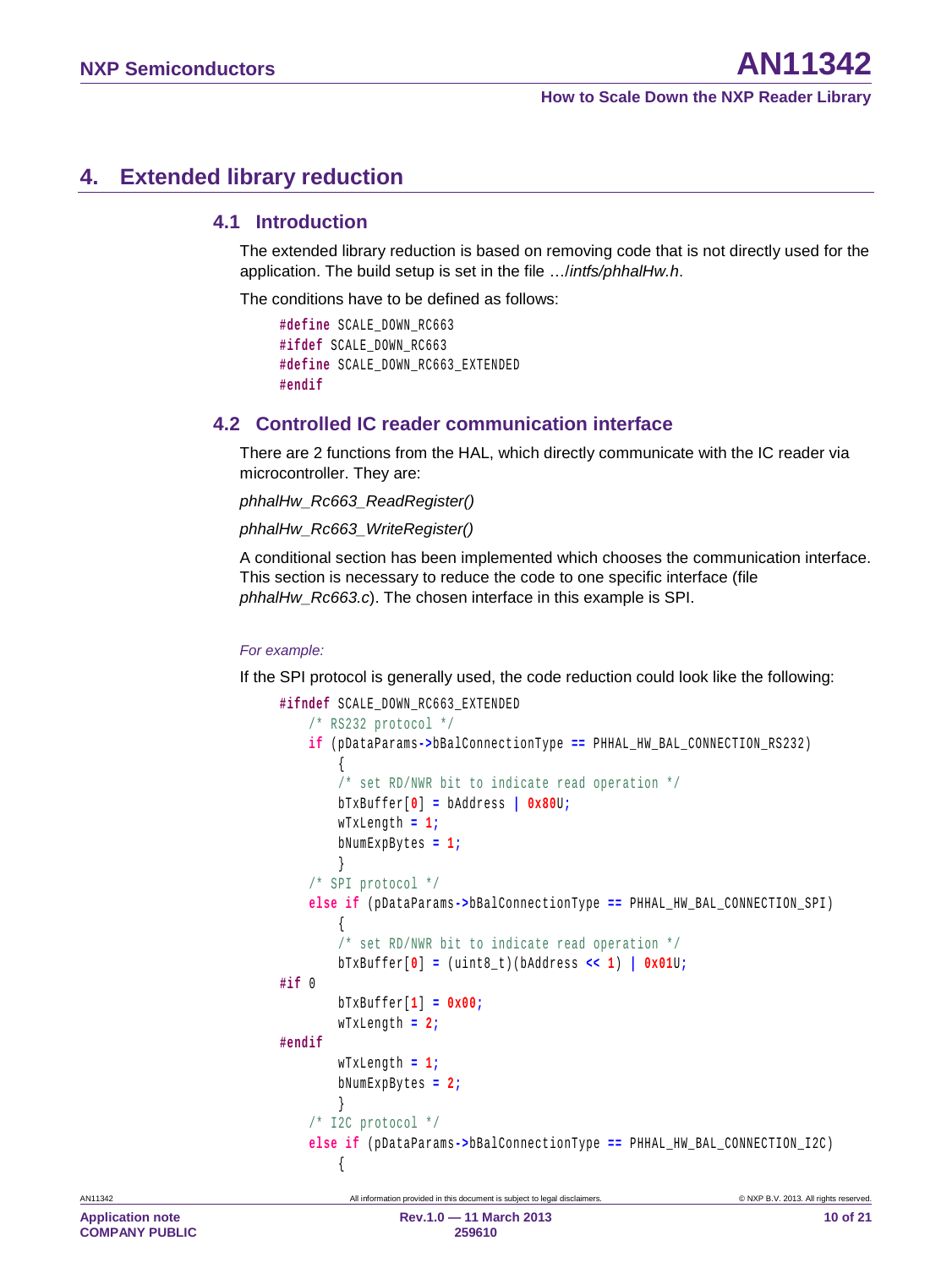# **NXP Semiconductors AN11342**

**How to Scale Down the NXP Reader Library**

```
 /* nothing to be modified */
        bTxBuffer[0] = bAddress;
        wTxLength = 1;
        bNumExpBytes = 1;
\vert else
\sim 1
         /* Insert Code for other protocols here */
        wTxLength = 0;
        bNumExpBytes = 0;
\vert#else // SCALE_DOWN_RC663_EXTENDED
        /* SPI protocol */
         /* set RD/NWR bit to indicate read operation */
        bTxBuffer[0] = (uint8_t)(bAddress << 1) | 0x01U;
        wTxLength = 1;
        bNumExpBytes = 2;
#endif // SCALE_DOWN_RC663_EXTENDED
```
## <span id="page-10-0"></span>**4.3 Controlled IC reader register setting**

There are 4 functions in the HAL (module *phhalHw\_Rc663.c*), which are directly needed for the IC reader setting:

*phhalHw\_Rc663\_SetConfig() phhalHw\_Rc663\_GetConfig() phhalHw\_Rc663\_SetConfig\_Int() phhalHw\_Rc663\_ApplyProtocolSettings()*

Basically, the functions are big switches and the direct IC reader register setting depends on the input parameters for internal case - switch conditions. Each case represents one parameter setting or a group of actions that set one hardware parameter.

It is necessary to remove all cases or parts of the code which are not directly managed within the setup of the (in our case) MIFARE Classic card and reader IC CLRC663.

#### *For example:*

This example shows how the function *phhalHw\_Rc663\_SetConfig()* could be reduced.

We focus on the switch - case "PHHAL\_HW\_CONFIG\_RXDATARATE". Inside this condition there is a Felica card parameters setting, but Felica is not used in accordance to the project setup. These parts are excluded from compilation by the SCALE\_DOWN\_RC663\_EXTENDED define. See the following code correction.

**case** PHHAL\_HW\_CONFIG\_RXDATARATE**:**

```
#ifndef SCALE_DOWN_RC663_EXTENDED
           /* Felica card -> TxDataRate eqals the new RxDataRate */
           if (pDataParams->bCardType == PHHAL_HW_CARDTYPE_FELICA)
 { 
               wDataRate = wValue;
 } 
           /* Other Cards -> read TxDataRate from shadow */
```
**Application note COMPANY PUBLIC**

AN11342 **All information provided in this document is subject to legal disclaimers.** © NXP B.V. 2013. All rights reserved. **Rev.1.0 — 11 March 2013** 

**259610**

**11 of 21**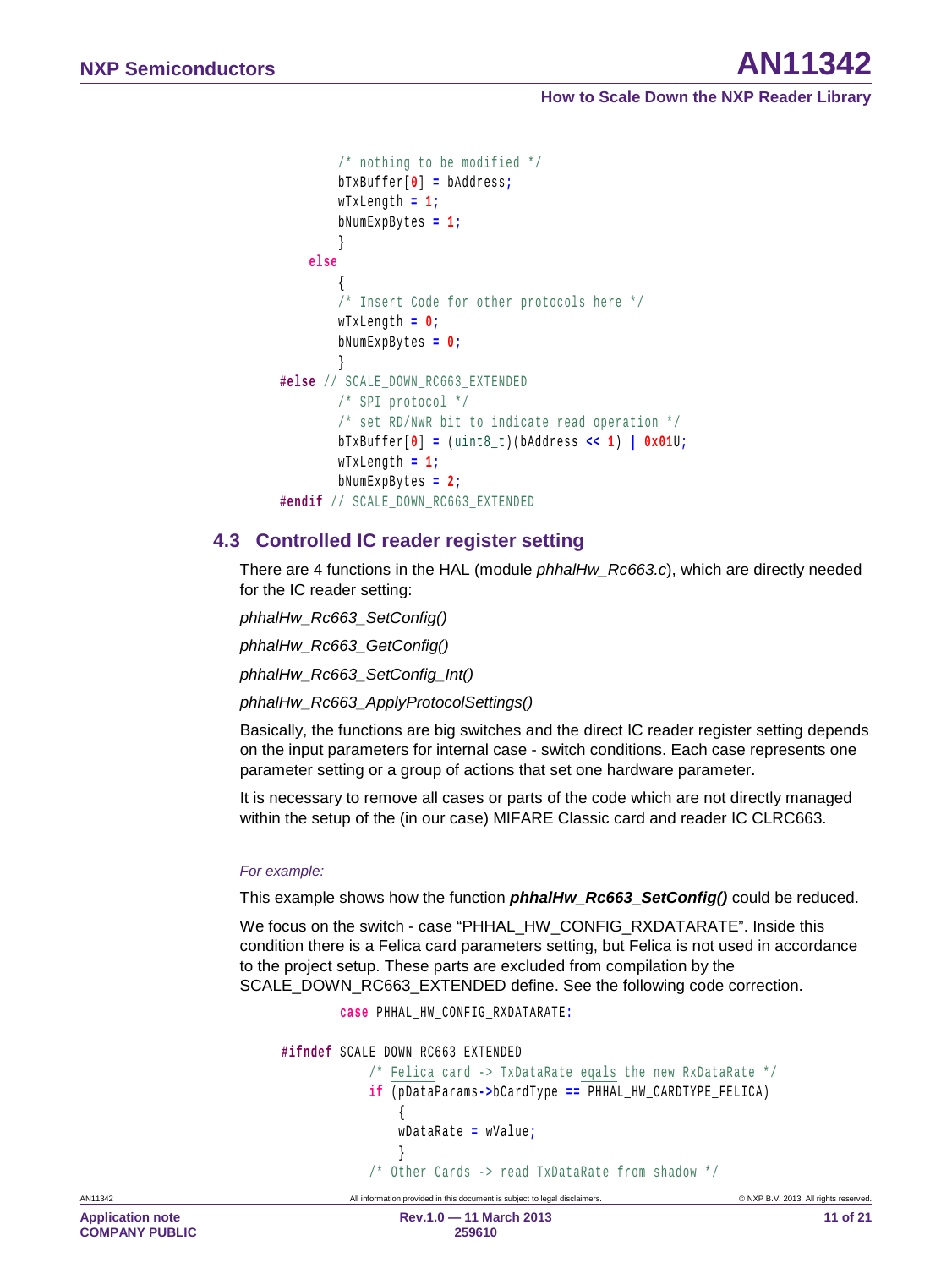```
 else
 { 
                wDataRate = pDataParams->wCfgShadow[PHHAL_HW_CONFIG_TXDATARATE];
 } 
#else
            wDataRate = pDataParams->wCfgShadow[PHHAL_HW_CONFIG_TXDATARATE];
#endif
            /* Evaluate hardware settings */
#ifdef SCALE_DOWN_RC663
            statusTmp = ( phhalHw_Rc663_SetCardMode( 
#else
            PH_CHECK_SUCCESS_FCT(statusTmp, phhalHw_Rc663_SetCardMode(
#endif
                    pDataParams,
                    wDataRate,
                    wValue,
                    pDataParams->wCfgShadow[PHHAL_HW_CONFIG_SUBCARRIER]));
#ifndef SCALE_DOWN_RC663_EXTENDED
            /* Felica card -> Update TxDataRate in shadow*/
            if (pDataParams->bCardType == PHHAL_HW_CARDTYPE_FELICA)
 { 
                pDataParams->wCfgShadow[PHHAL_HW_CONFIG_TXDATARATE] = wDataRate;
 } 
#endif
            /* Write config data into shadow */
            pDataParams->wCfgShadow[wConfig] = wValue;
            break;
```
#### *Example continuation:*

We focus on the next switch - case "PHHAL\_HW\_CONFIG\_SERIAL\_BITRATE" in the function *phhalHw\_Rc663\_SetConfig()*. This one is focused to set the bit rate of the UART interface. The UART interface is not used in our example and therefore this switch - case could be fully excluded from compilation by the SCALE\_DOWN\_RC663\_EXTENDED define. See the following code correction.

```
#ifndef SCALE_DOWN_RC663_EXTENDED
        case PHHAL_HW_CONFIG_SERIAL_BITRATE:
            switch (wValue)
 { 
                case PHHAL_HW_RS232_BITRATE_7200:
                    bRegister = PHHAL_HW_RC663_SERIALSPEED_7200;
                    break;
                case PHHAL_HW_RS232_BITRATE_9600:
                    bRegister = PHHAL_HW_RC663_SERIALSPEED_9600;
                    break;
```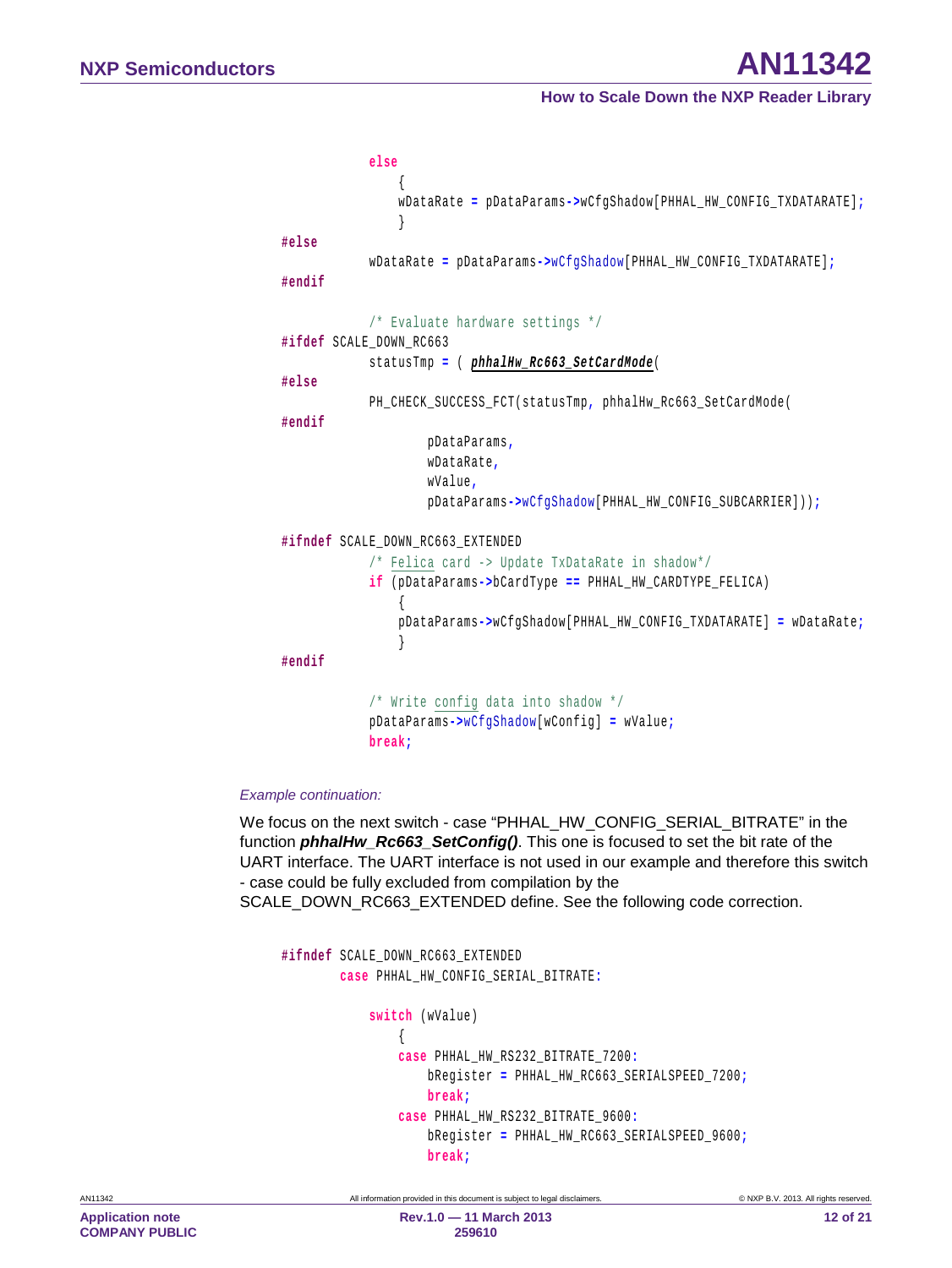```
 case PHHAL_HW_RS232_BITRATE_1228800:
                     bRegister = PHHAL_HW_RC663_SERIALSPEED_1228800;
                     break;
                 default:
                     return PH_ADD_COMPCODE(PH_ERR_INVALID_PARAMETER,
PH_COMP_HAL);
 } 
             /* Set the register value */
#ifdef SCALE_DOWN_RC663
             statusTmp = ( phhalHw_Rc663_WriteRegister(pDataParams,
PHHAL_HW_RC663_REG_SERIALSPEED, bRegister));
#else
             PH_CHECK_SUCCESS_FCT(statusTmp, phhalHw_WriteRegister(pDataParams,
PHHAL_HW_RC663_REG_SERIALSPEED, bRegister));
#endif
             break;
#endif
```
## <span id="page-12-0"></span>**4.4 Reduction of cross connections**

After the corrections from above, we continue working with the module phalMfc\_Sw.c instead of the module phalMfc.c. Functions from this module call functions from the PAL and those call functions from the HAL. These cross connections can be removed and called functions from the PAL could be replaced by HAL functions directly.

This correction requires a sensitive approach because input parameters of AL functions cannot respond to input parameters of HAL functions.

#### *For example:*

 $\sim$  1

There is a typical function where input parameters change is necessary.

Function *phalMfc\_Authenticate()* is called from the main as follows:

```
status = phalMfc_Authenticate(&alMfc, 0, PHHAL_HW_MFC_KEYA, 0, 0, bUid, bLength);
```
This function can be replaced according t[o3.5](#page-6-0) as follows:

status = phalMfc\_Sw\_Authenticate(&alMfc, 0, PHHAL\_HW\_MFC\_KEYA,0, 0, bUid, bLength);

Internal functions can be changed like this. It is necessary to reconnect input data structure mapping from application data parameters to protocol data parameters using temporary pointer *pDataParams\_temp* remapping.

```
phStatus_t phalMfc_Sw_Authenticate(
          phalMfc_Sw_DataParams_t * pDataParams, 
         uint8 t bBlockNo,
          uint8_t bKeyType,
          uint16_t wKeyNo,
          uint16_t wKeyVersion,
          uint8_t * pUid,
          uint8_t bUidLength
\left| \right|
```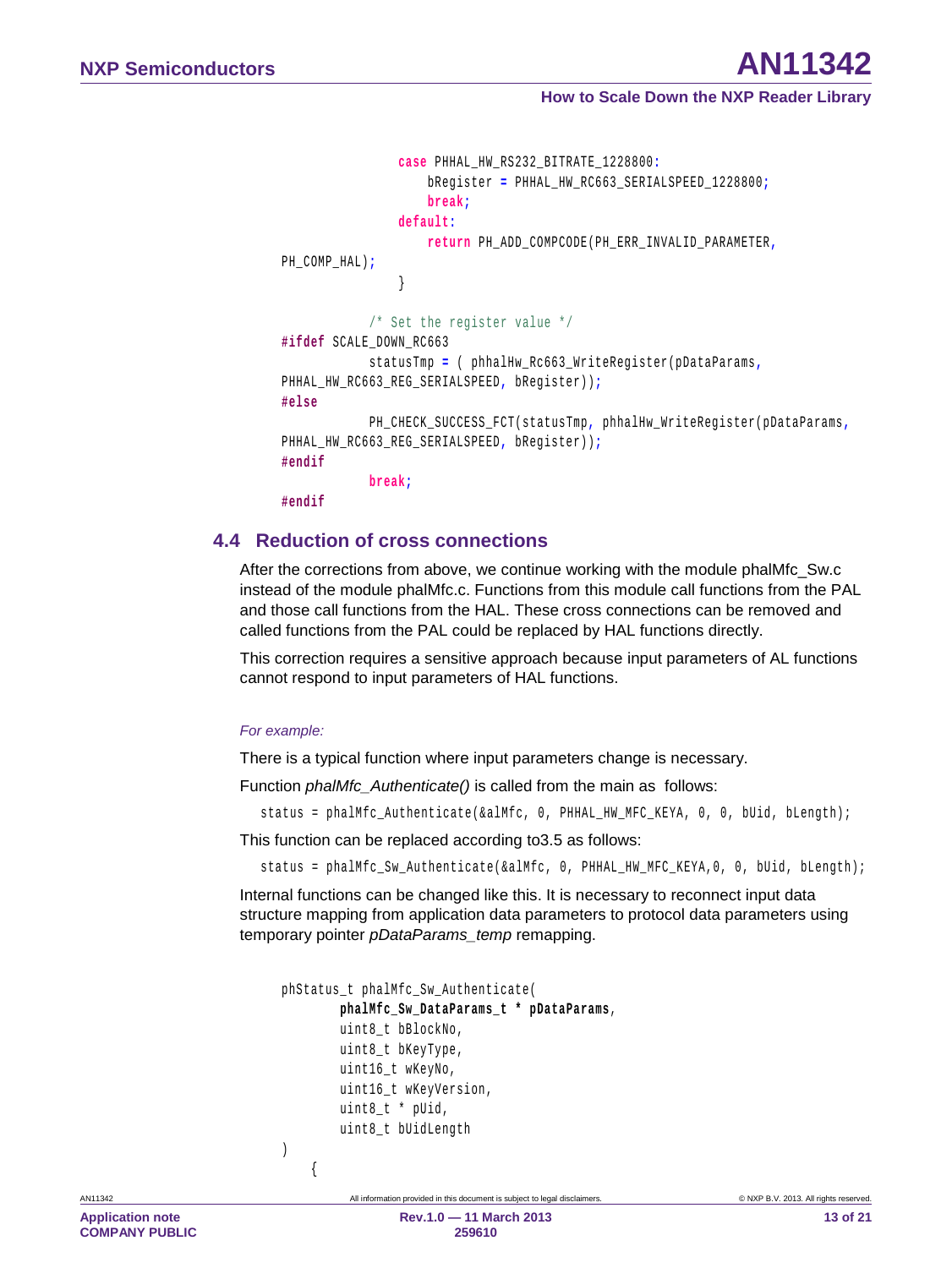```
.. .. ..
    phpalMifare_Sw_DataParams_t * pDataParams_temp; 
    pDataParams_temp = (phpalMifare_Sw_DataParams_t *) pDataParams-
>pPalMifareDataParams;
    /* check if software key store is available. */
    if (pDataParams->pKeyStoreDataParams == NULL)
\sim 1
        /* There is no software keystore available. */
// return phpalMifare_MfcAuthenticateKeyNo
// pDataParams->pPalMifareDataParams,
// bBlockNo,
// bKeyType,
// wKeyNo,
// wKeyVersion,
// &pUid[bUidLength - 4]);
        return phhalHw_Rc663_MfcAuthenticateKeyNo(
               pDataParams_temp->pHalDataParams, 
               bBlockNo,
               bKeyType,
               wKeyNo,
               wKeyVersion,
               &pUid[bUidLength - 4]);
 }
```
## <span id="page-13-0"></span>**4.5 Individual corrections**

Other corrections can be verified individual and performed very strictly based on real user application, and hardware usage and its configuration.

#### *Rule 1:*

Focus on the biggest code size functions. These could be the following:

*phhalHw\_Rc663\_SetConfig()*

*phhalHw\_Rc663\_ApplyProtocolSettings()*

*phhalHw\_Rc663\_GetConfig()*

*phhalHw\_Rc663\_Exchange()*

*phhalHw\_Rc663\_SetConfig\_Int()*

*phhalHw\_Rc663\_SetCardMode()*

*phhalHw\_Rc663\_GetFdt()*

*phhalHw\_Rc663\_Command\_Int()*

*phhalHw\_Rc663\_WaitIrq()*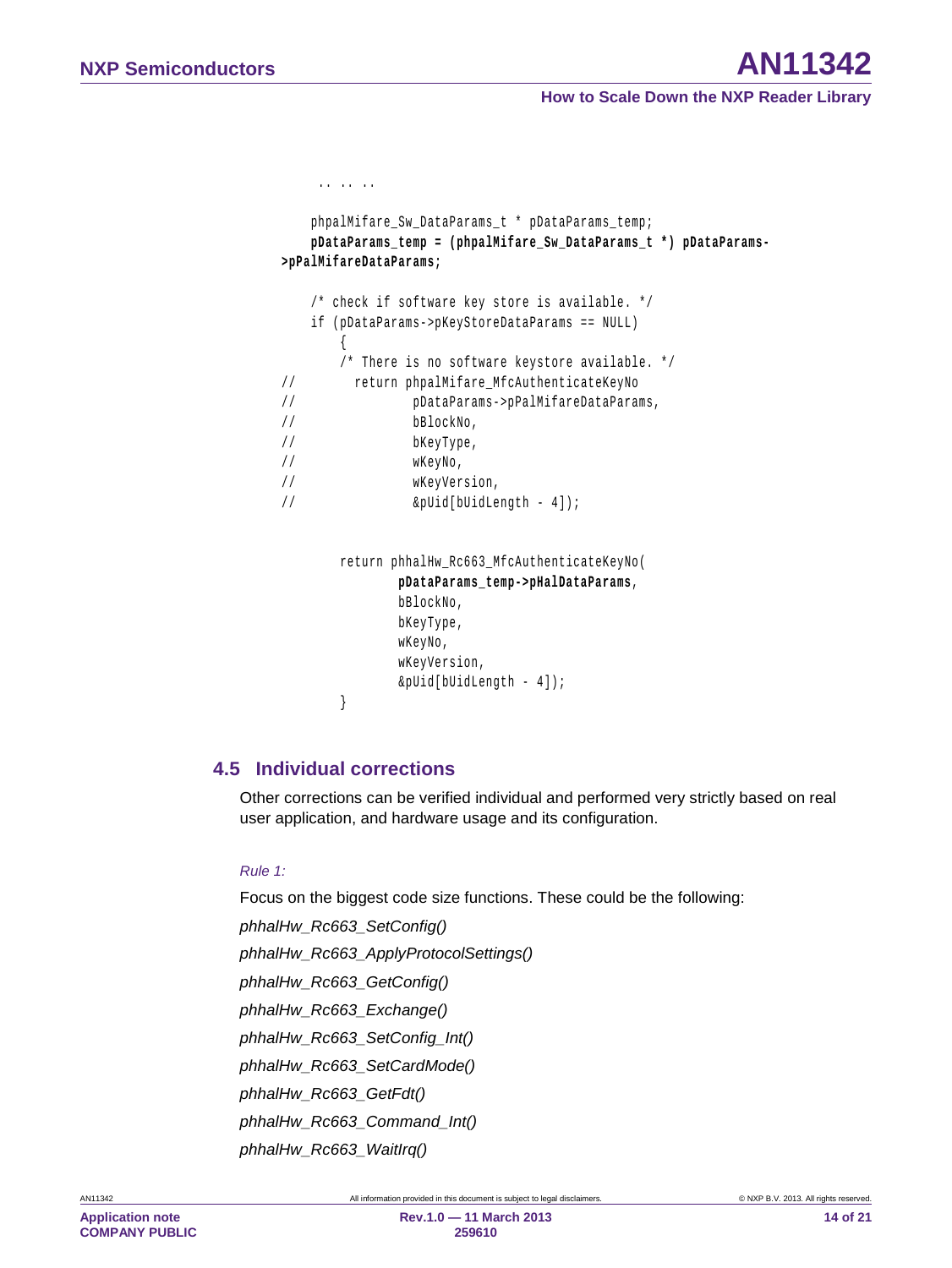In general, the code found in the functions listed above is not necessary for closed user application. They are either only used for debugging purposes during development, or can be replaced by hardcoded settings.

#### *For example:*

In the function *phhalHw\_Rc663\_Exchange()* the initial parameters check can be removed if the input parameters are filled in by known values. The following source code can be removed.

```
phStatus_t phhalHw_Rc663_Exchange(
       phhalHw Rc663 DataParams t * pDataParams,
       uint16 t wOption,
        uint8_t * pTxBuffer,
       uint16 t wTxLength,
        uint8_t ** ppRxBuffer,
        uint16_t * pRxLength
) 
     { 
    phStatus_t PH_MEMLOC_REM status;
    phStatus_t PH_MEMLOC_REM statusTmp;
   uint16_t PH_MEMLOC_REM wNumPrecachedBytes;
    uint16_t PH_MEMLOC_REM wFifoBytes;
   uint8_t PH_MEMLOC_REM bIrq0WaitFor;
   uint8_t PH_MEMLOC_REM bIrq1WaitFor;
   uint8_t PH_MEMLOC_REM bIrq0Reg = 0x00;
   uint8_t PH_MEMLOC_REM bIrq1Reg = 0x00;
   uint8_t PH_MEMLOC_REM bRegister;
   uint8_t PH_MEMLOC_REM bError;
   uint8_t PH_MEMLOC_REM bNoData;
    uint32_t PH_MEMLOC_REM dwTimingSingle;
   uint8 t * PH_MEMLOC_REM pTmpBuffer;
   uint16_t PH_MEMLOC_REM wTmpBufferLen;
    uint16_t PH_MEMLOC_REM wTmpBufferSize;
#ifndef SCALE_DOWN_RC663_EXTENDED
     /* Check options */
    if (wOption & (uint16_t)~(uint16_t)(PH_EXCHANGE_BUFFERED_BIT |
PH_EXCHANGE_LEAVE_BUFFER_BIT))
\sim 1
        return PH_ADD_COMPCODE(PH_ERR_INVALID_PARAMETER, PH_COMP_HAL);
\vert#endif // SCALE_DOWN_RC663_EXTENDED
```
In the same function the condition of about communication interface could be reduced to the used type.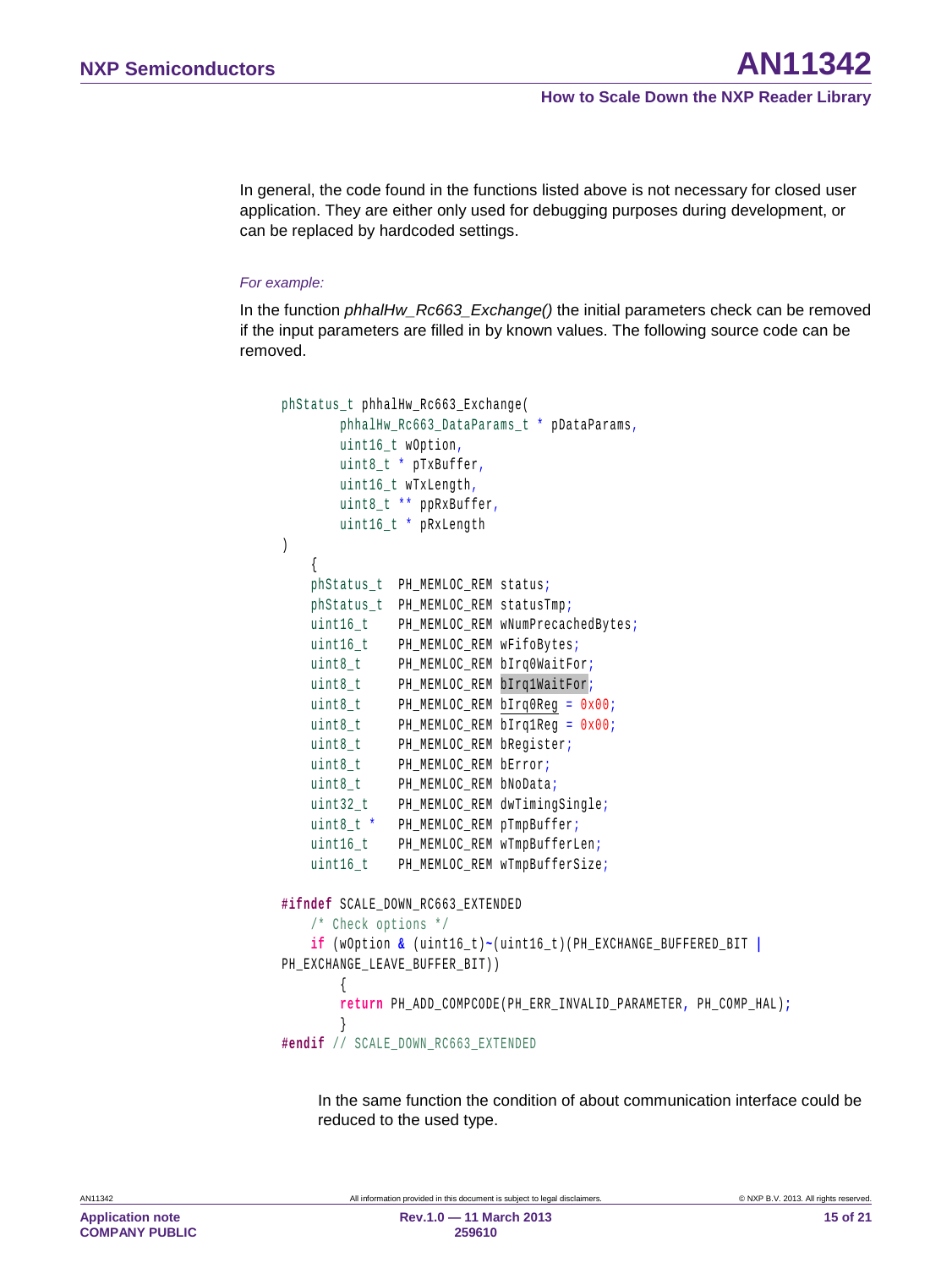```
 /* Fill the global TxBuffer */
     /* Note: We always need to buffer for SPI, else the input buffer would get 
overwritten! */
#ifndef SCALE_DOWN_RC663_EXTENDED
     if ((wOption & PH_EXCHANGE_BUFFERED_BIT) ||
             (pDataParams->bBalConnectionType == PHHAL_HW_BAL_CONNECTION_SPI) ||
             (pDataParams->bBalConnectionType == PHHAL_HW_BAL_CONNECTION_I2C))
#else
    if ((wOption & PH_EXCHANGE_BUFFERED_BIT) || 
            (pDataParams->bBalConnectionType == PHHAL_HW_BAL_CONNECTION_SPI))
#endif // SCALE_DOWN_RC663_EXTENDED
\sim 1
         /* retrieve transmit buffer */
#ifdef SCALE_DOWN_RC663
         statusTmp = ( phhalHw_Rc663_GetTxBuffer(pDataParams, PH_ON, &pTmpBuffer,
&wTmpBufferLen, &wTmpBufferSize));
#else
         PH_CHECK_SUCCESS_FCT(statusTmp, phhalHw_Rc663_GetTxBuffer(pDataParams,
PH_ON, &pTmpBuffer, &wTmpBufferLen, &wTmpBufferSize));
#endif
```
**if** (wTxLength **!= 0**)

#### *Rule 2:*

A similar procedure could apply to the smallest code size functions. The body of the function could be copied directly to the source code in the applied place. However, the operation can only be realized if the function is one of those used in the following application:

Function *Fill\_Block()* is used for fill in data field.

```
/*==============================================================================
 * FUNCTION: Fill_Block
 * 
 * Description:
 * copy the key to the field for comparation
 * 
   -----------------------------------------------------------------------------*/
#ifndef SCALE_DOWN_RC663
static void Fill_Block (uint8_t *pBlock, uint8_t MaxNr)
\sim 1
    uint8_t i;
    for (i = 0; i <= MaxNr; i++) 
\sim 1
         *pBlock++ = i;
\vert\frac{1}{2}#endif
```
The replacement in the *main()* could be as follows: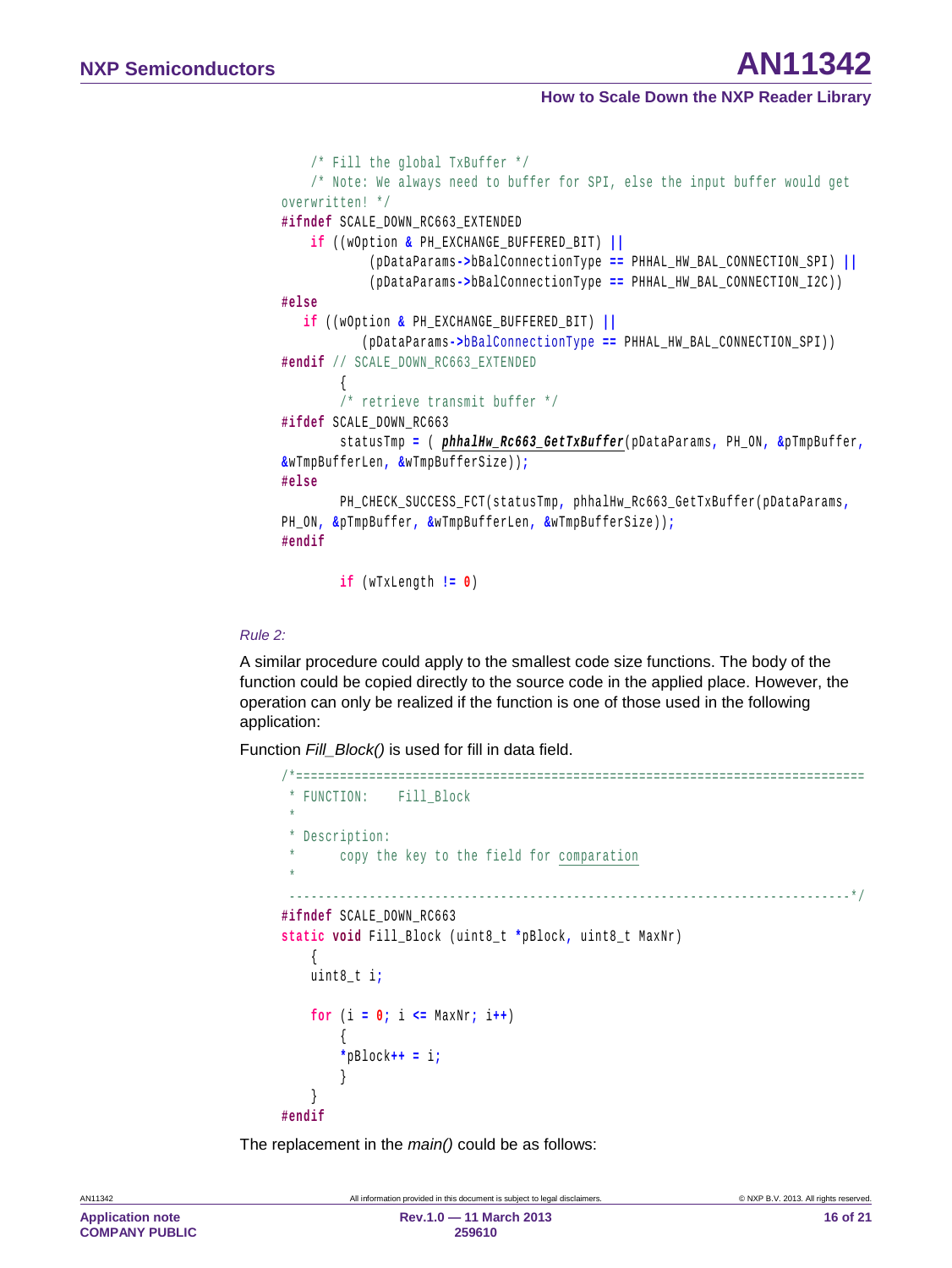```
#ifndef SCALE_DOWN_RC663_EXTENDED
                  /* fill block with data */
                  Fill_Block(bBufferReader, 15);
#else
                  for (i = 0; i <= 15; i++) 
\mathcal{L}bBufferReader[i] = i;
 } 
#endif // SCALE_DOWN_RC663_EXTENDED
```
## <span id="page-16-0"></span>**4.6 Final compilation and FLASH saving**

The build setup of this project example [\(2.3\)](#page-3-0) is set in the file *…/intfs/phhalHw.h*.

The conditions have to be defined as follows:

**#define** SCALE\_DOWN\_RC663 **#ifdef** SCALE\_DOWN\_RC663 **#define** SCALE\_DOWN\_RC663\_EXTENDED **#endif**

Another necessary correction in the changed modules is to add the file *phhalHw.h* to the includes. (NOTE: this correction is already done for this project example)

## **Finally the reduced code size after compiling the example is 33.24%**

The code size has been reduced from 0x4492 (17554 bytes) to 0x2dc6 (11718 bytes).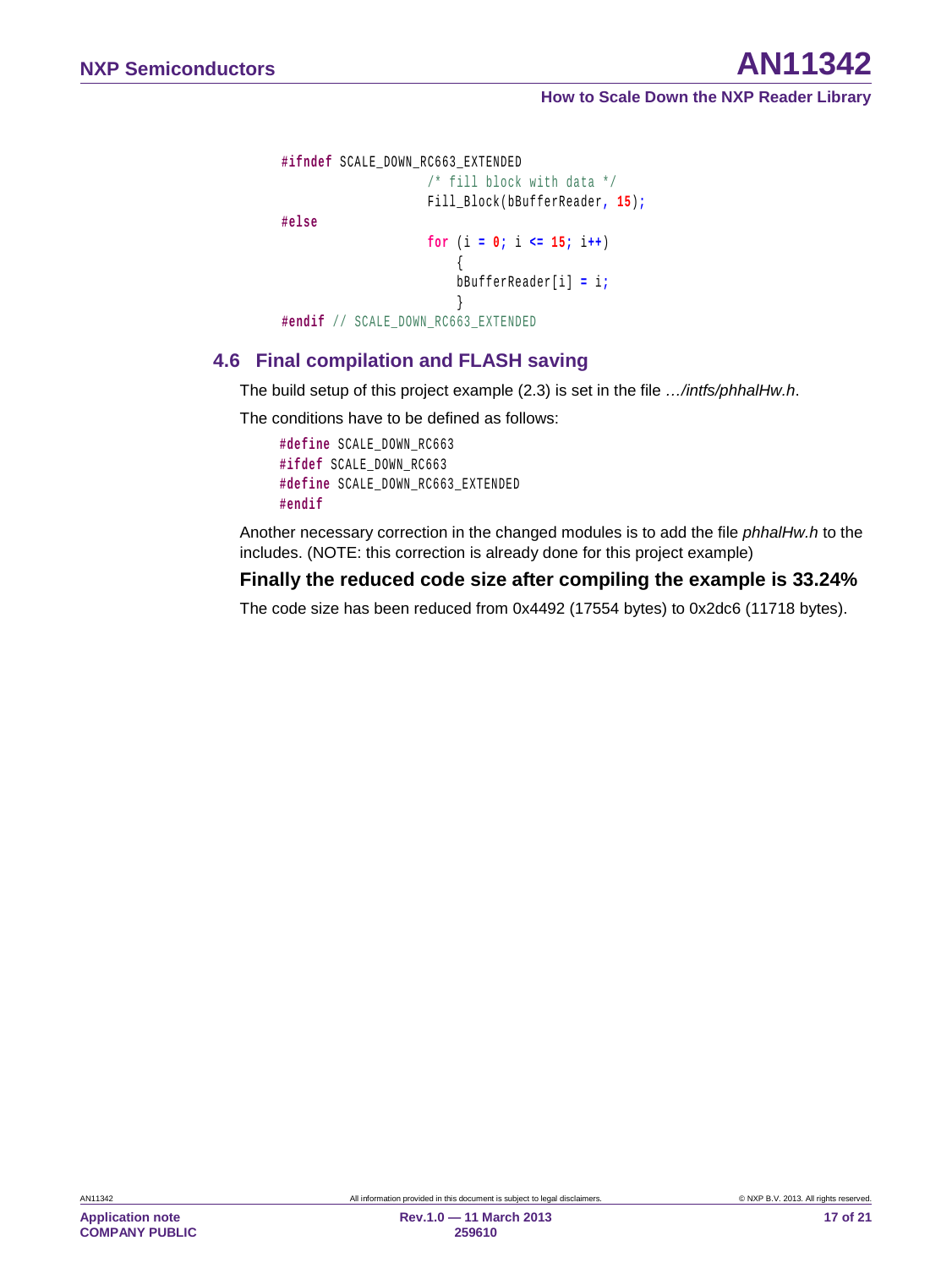# <span id="page-17-0"></span>**5. Build configuration**

## <span id="page-17-1"></span>**5.1 Release configuration**

The release configuration commonly reduces the application code to the minimum memory size. The Tool Settings of the IDE are set as follows:

| <b>Symbols</b>                            |                     |
|-------------------------------------------|---------------------|
| NDEBUG                                    | - no debug messages |
| $DISARI F WATTCHDOG - WatchdoG modula is$ |                     |

\_\_DISABLE\_WATCHDOG - watchdog module is allowed for release configuration and for the LPC1227.

Basic symbols are commonly added.

#### *Optimization*

| $-O2$            | this optimization also turns on the -Os which is optimization<br>for size. |
|------------------|----------------------------------------------------------------------------|
| <b>Debugging</b> |                                                                            |
| None             | the minimal debug support                                                  |
| -g0              | produces no debug information at all                                       |

For more configurations see [3] chapters 6.2. and 6.3.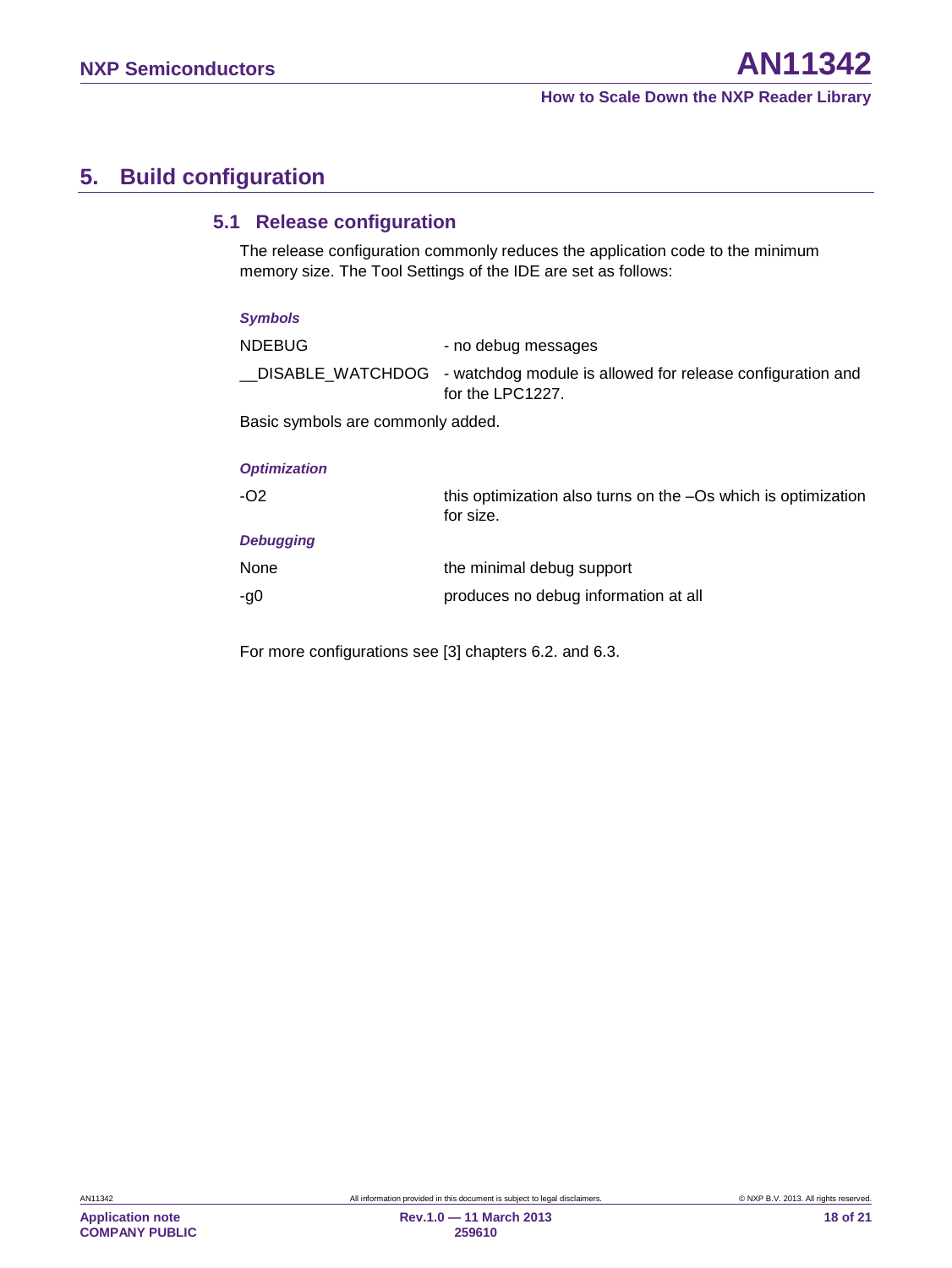# <span id="page-18-0"></span>**6. References**

| $[1]$ | LPCXpresso Code Red website                                  |
|-------|--------------------------------------------------------------|
|       | www.nxp.com/redirect/lpcxpresso.code-red-tech.com/LPCXpresso |

- [2] LPCXpresso NXP website [www.nxp.com/redirect/lpcware.com/lpcxpresso](http://www.nxp.com/redirect/lpcware.com/lpcxpresso)
- [3] software example of RC663-LPC1227-Classic <http://www.nxp.com/demoboard/PREV601.html#documentation>
- [4] embedded artists general site [www.nxp.com/redirect/embeddedartists.com/products/lpcxpresso](http://www.nxp.com/redirect/embeddedartists.com/products/lpcxpresso)
- [5] embedded artists LPC1227 board description [www.nxp.com/redirect/embeddedartists.com/products/lpcxpresso/lpc1227\\_xpr.php](http://www.nxp.com/redirect/embeddedartists.com/products/lpcxpresso/lpc1227_xpr.php)
- [6] blueboard CLEV663B <http://www.nxp.com/demoboard/CLEV663B.html>
- [7] **RC663 data sheet** [http://www.nxp.com/documents/data\\_sheet/CLRC663.pdf](http://www.nxp.com/documents/data_sheet/CLRC663.pdf)
- [8] **LPC1227 User Manual** [http://www.nxp.com/documents/user\\_manual/UM10441.pdf](http://www.nxp.com/documents/user_manual/UM10441.pdf)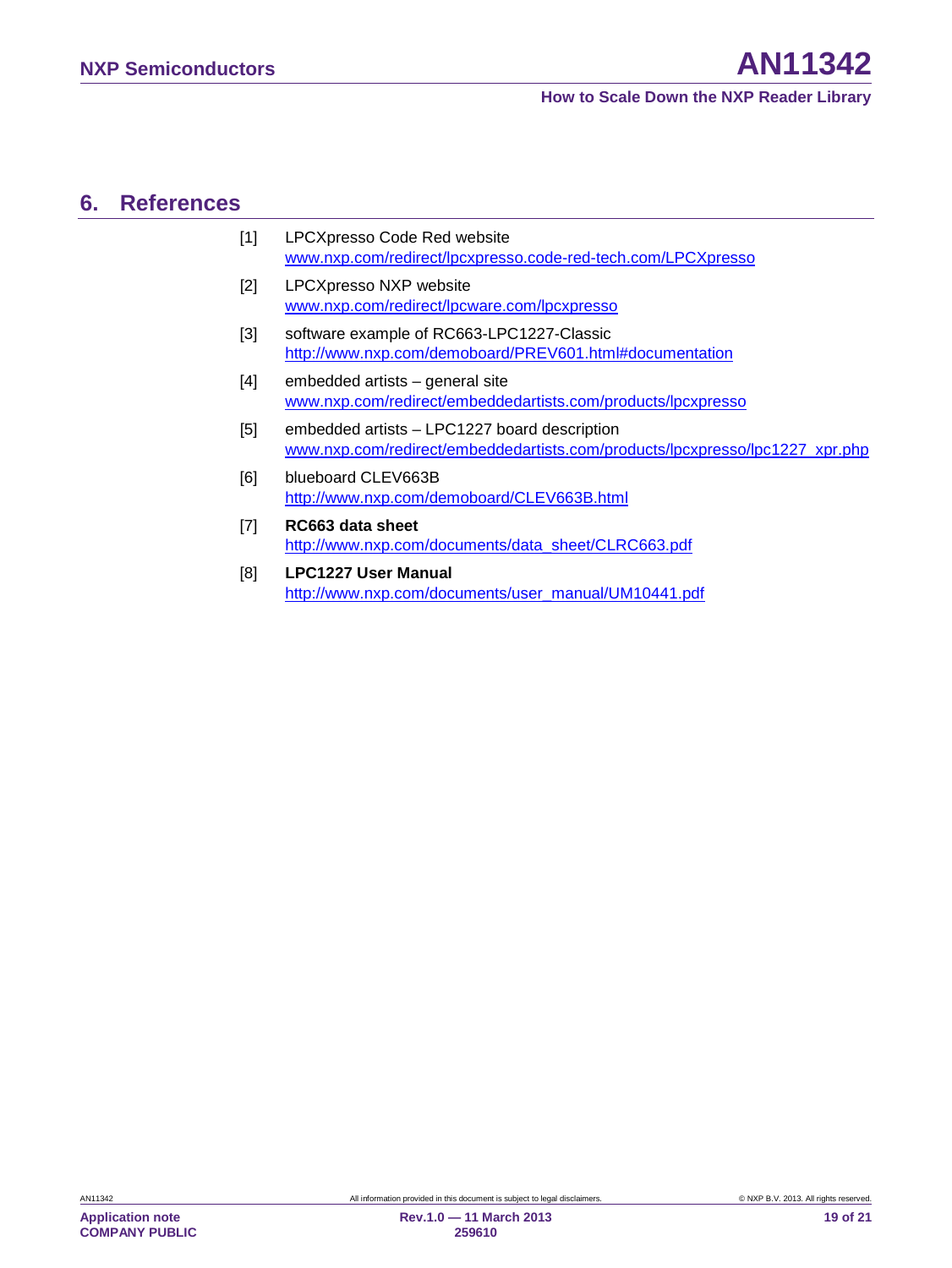# <span id="page-19-0"></span>**7. Legal information**

## <span id="page-19-1"></span>**7.1 Definitions**

**Draft —** The document is a draft version only. The content is still under internal review and subject to formal approval, which may result in modifications or additions. NXP Semiconductors does not give any representations or warranties as to the accuracy or completeness of information included herein and shall have no liability for the consequences of use of such information.

# <span id="page-19-2"></span>**7.2 Disclaimers**

**Limited warranty and liability —** Information in this document is believed to be accurate and reliable. However, NXP Semiconductors does not give any representations or warranties, expressed or implied, as to the accuracy or completeness of such information and shall have no liability for the consequences of use of such information.

In no event shall NXP Semiconductors be liable for any indirect, incidental, punitive, special or consequential damages (including - without limitation lost profits, lost savings, business interruption, costs related to the removal or replacement of any products or rework charges) whether or not such damages are based on tort (including negligence), warranty, breach of contract or any other legal theory.

Notwithstanding any damages that customer might incur for any reason whatsoever, NXP Semiconductors' aggregate and cumulative liability towards customer for the products described herein shall be limited in accordance with the Terms and conditions of commercial sale of NXP Semiconductors.

**Right to make changes —** NXP Semiconductors reserves the right to make changes to information published in this document, including without limitation specifications and product descriptions, at any time and without notice. This document supersedes and replaces all information supplied prior to the publication hereof.

**Suitability for use —** NXP Semiconductors products are not designed, authorized or warranted to be suitable for use in life support, life-critical or safety-critical systems or equipment, nor in applications where failure or malfunction of an NXP Semiconductors product can reasonably be expected to result in personal injury, death or severe property or environmental damage. NXP Semiconductors accepts no liability for inclusion and/or use of NXP Semiconductors products in such equipment or applications and therefore such inclusion and/or use is at the customer's own risk.

**Applications —** Applications that are described herein for any of these products are for illustrative purposes only. NXP Semiconductors makes no representation or warranty that such applications will be suitable for the specified use without further testing or modification.

Customers are responsible for the design and operation of their applications and products using NXP Semiconductors products, and NXP Semiconductors accepts no liability for any assistance with applications or customer product design. It is customer's sole responsibility to determine whether the NXP Semiconductors product is suitable and fit for the customer's applications and products planned, as well as for the planned application and use of customer's third party customer(s). Customers should provide appropriate design and operating safeguards to minimize the risks associated with their applications and products.

NXP Semiconductors does not accept any liability related to any default, damage, costs or problem which is based on any weakness or default in the customer's applications or products, or the application or use by customer's third party customer(s). Customer is responsible for doing all necessary

testing for the customer's applications and products using NXP Semiconductors products in order to avoid a default of the applications and the products or of the application or use by customer's third party customer(s). NXP does not accept any liability in this respect.

**Export control —** This document as well as the item(s) described herein may be subject to export control regulations. Export might require a prior authorization from competent authorities.

**Evaluation products —** This product is provided on an "as is" and "with all faults" basis for evaluation purposes only. NXP Semiconductors, its affiliates and their suppliers expressly disclaim all warranties, whether express, implied or statutory, including but not limited to the implied warranties of noninfringement, merchantability and fitness for a particular purpose. The entire risk as to the quality, or arising out of the use or performance, of this product remains with customer.

In no event shall NXP Semiconductors, its affiliates or their suppliers be liable to customer for any special, indirect, consequential, punitive or incidental damages (including without limitation damages for loss of business, business interruption, loss of use, loss of data or information, and the like) arising out the use of or inability to use the product, whether or not based on tort (including negligence), strict liability, breach of contract, breach of warranty or any other theory, even if advised of the possibility of such damages.

Notwithstanding any damages that customer might incur for any reason whatsoever (including without limitation, all damages referenced above and all direct or general damages), the entire liability of NXP Semiconductors, its affiliates and their suppliers and customer's exclusive remedy for all of the foregoing shall be limited to actual damages incurred by customer based on reasonable reliance up to the greater of the amount actually paid by customer for the product or five dollars (US\$5.00). The foregoing limitations, exclusions and disclaimers shall apply to the maximum extent permitted by applicable law, even if any remedy fails of its essential purpose.

# <span id="page-19-3"></span>**7.3 Licenses**

**Purchase of NXP ICs with ISO/IEC 14443 type B functionality**



This NXP Semiconductors IC is ISO/IEC 14443 Type B software enabled and is licensed under Innovatron's Contactless Card patents license for ISO/IEC 14443 B.

The license includes the right to use the IC in systems and/or end-user equipment.

**RATP/Innovatron Technology**

# <span id="page-19-4"></span>**7.4 Trademarks**

Notice: All referenced brands, product names, service names and trademarks are property of their respective owners.

**MIFARE —** is a trademark of NXP B.V.

**MIFARE DESFire —** is a trademark of NXP B.V.

**MIFARE Plus —** is a trademark of NXP B.V.

**MIFARE Ultralight —** is a trademark of NXP B.V.

**ICODE —** is a trademark of NXP B.V.